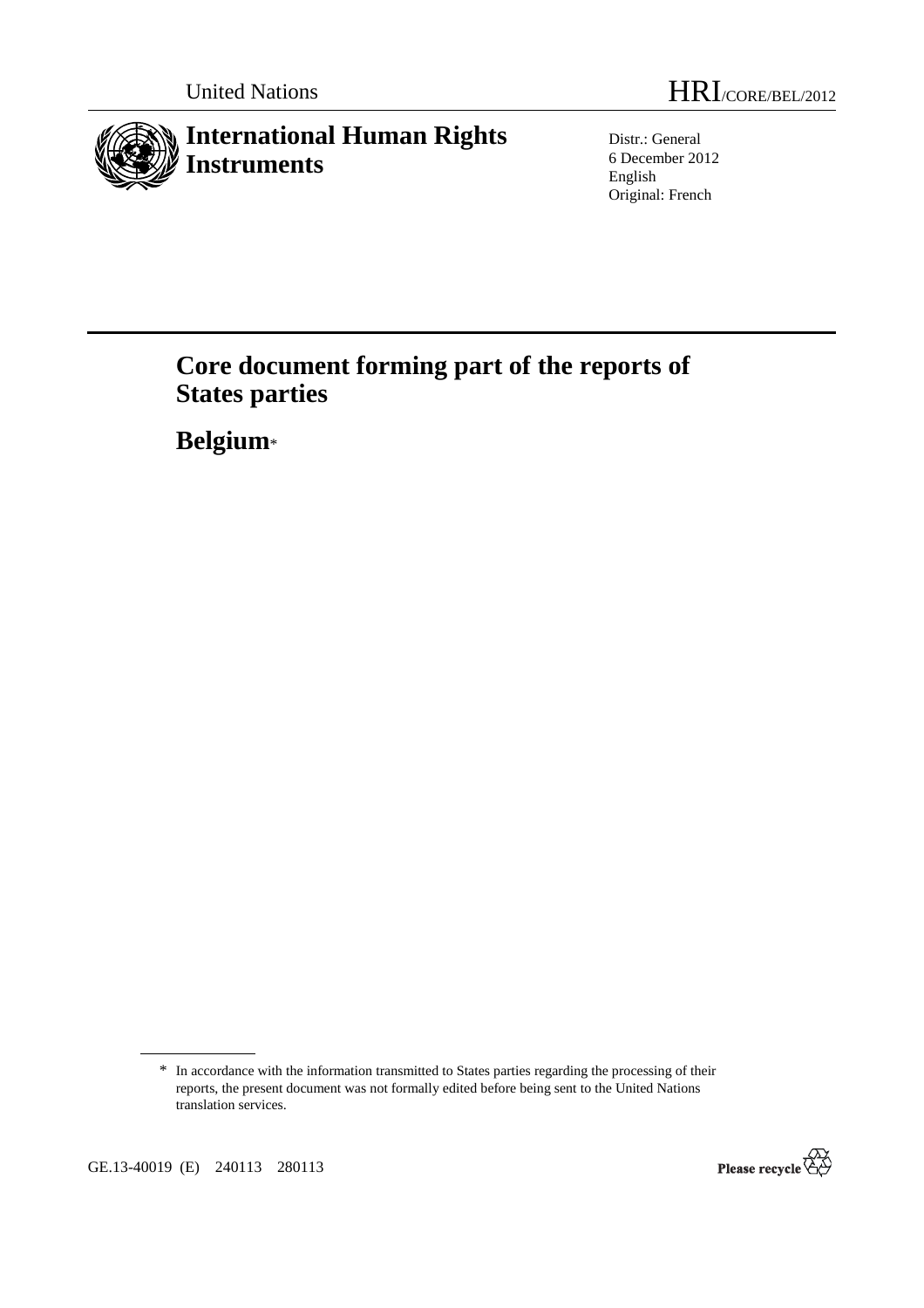## Contents

| Chapter |           |                                                                          | Paragraphs  | Page |
|---------|-----------|--------------------------------------------------------------------------|-------------|------|
| I.      |           |                                                                          | $1 - 113$   | 3    |
|         | А.        | Demographic, economic, social and cultural characteristics of the State  | $1 - 16$    | 3    |
|         | <b>B.</b> |                                                                          | $17 - 113$  | 4    |
| П.      |           | General framework for the protection and promotion of human rights       | 114-178     | 14   |
|         | А.        |                                                                          | 114         | 14   |
|         | <b>B.</b> | Legal framework for the protection of human rights at the national level | $115 - 148$ | 19   |
|         | C.        | Framework within which human rights are promoted at the national level   | $149 - 167$ | 23   |
|         | D.        |                                                                          | 168-177     | 28   |
|         | Ε.        |                                                                          | 178         | 29   |
| Ш.      |           | Information on non-discrimination and equality and effective remedies    | 179–224     | 29   |
|         | A.        |                                                                          | 179-188     | 29   |
|         | <b>B.</b> | Combating racism, extremism, xenophobia and anti-Semitism                | 189-194     | 31   |
|         | C.        | Rights of lesbian, gay, bisexual and transgender persons in Belgium      | 195-198     | 32   |
|         | D.        |                                                                          | 199-218     | 32   |
|         | E.        |                                                                          | $219 - 224$ | 35   |
| Annex   |           |                                                                          |             |      |
|         |           |                                                                          |             | 37   |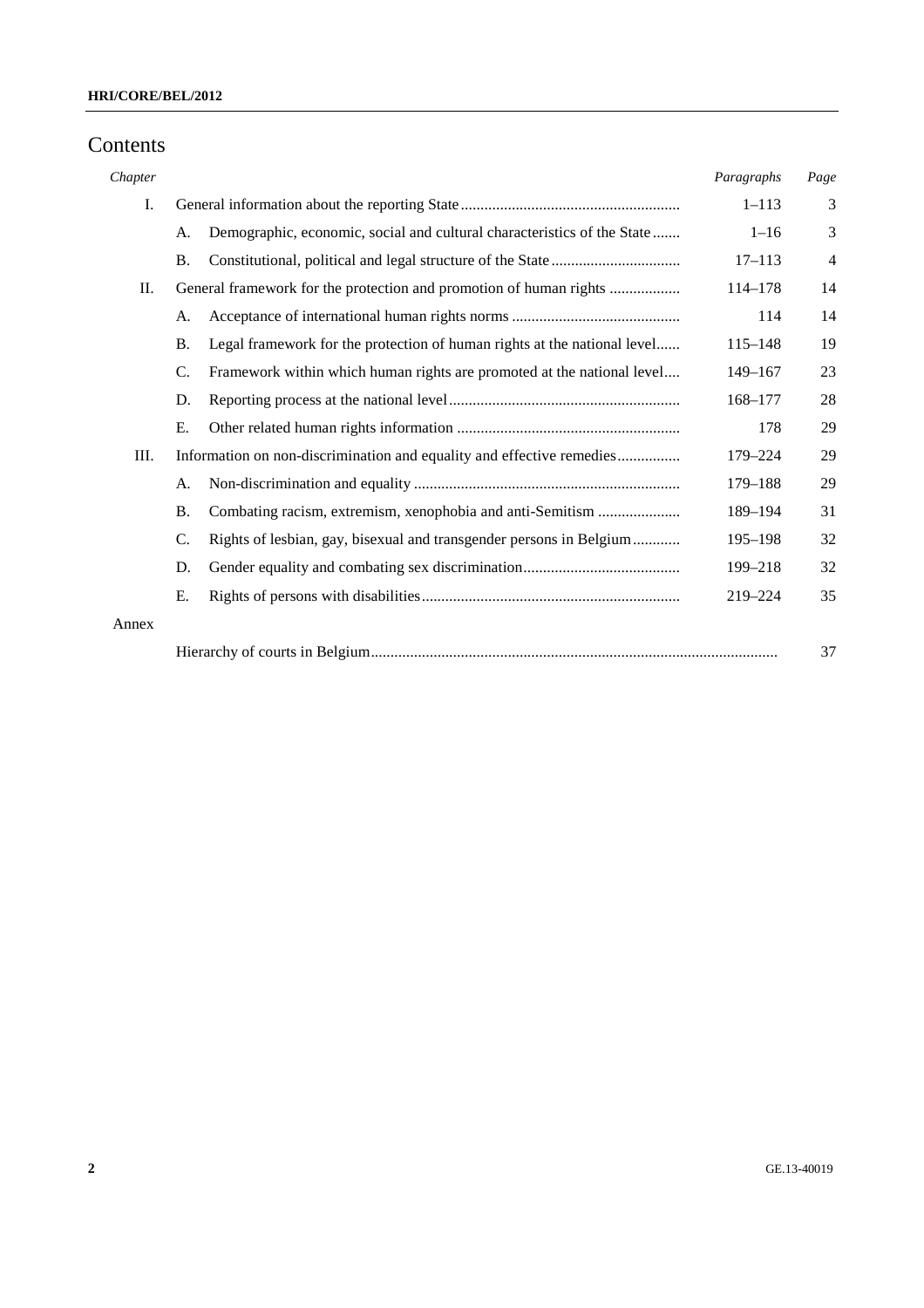## **I. General information about the reporting State**

## **A. Demographic, economic, social and cultural characteristics of the State**

## **1. General framework**

1. Belgium has an area of  $30,519 \text{ km}^2$  and is bounded to the north by the Netherlands, to the east by Germany and Luxembourg, and to the south and west by France.

2. The country is situated in one of the most heavily populated and busiest trading areas in the world and is at the heart of a highly urbanized major economic zone that stretches from London to Milan and contains half of Europe's main cities – more than 80 urban centres with populations of over 200,000. This zone is also the main communications and trade artery in Europe.

3. Belgium is thus at the crossroads between the economic and urban backbone of Europe and the busy stretch of North Sea coastline between Le Havre and Hamburg. It has comprehensive communications networks that cover the whole country and connect it with neighbouring countries, thereby facilitating domestic travel and international links.

4. By virtue of its geographical position, Belgium has throughout its history been a meeting place, a gateway and a land of welcome for people, ideas and businesses.

5. Belgium has long been open to international cooperation. In 1921, it signed an agreement with Luxembourg to abolish restrictions on trade, establish a common customs tariff and adopt a single financial and commercial policy, paving the way for the later process of European integration. In 1951, it was a founding member of the European Coal and Steel Community, which envisaged the free movement of coal and steel products between its six members. The Belgian capital, Brussels, hosts the headquarters of several European institutions, the North Atlantic Treaty Organization (NATO) and some 850 international non-governmental organizations.

6. Belgium, as part of the Belgian-Luxembourg Economic Union (BLEU), has the highest volume of exports per capita in the world. The Union itself accounts for 3.4 per cent of total world exports, ranking ninth among the world's economic powers. Ninety per cent of its exports, representing about two thirds of gross national product, go to other industrialized countries, including 75 per cent to the member States of the European Union. Its exports are highly diversified, consisting of transport equipment, non-precious metals, electrical machinery and equipment, chemicals and pharmaceuticals, plastics, textiles, gems, etc.

## **2. Population**

7. In 2005 the population of Belgium passed the 10.5 million mark. A century earlier, it was barely 6 million and growing at a steady 1 per cent a year.

8. The country now has about 10.8 million inhabitants. According to the latest forecasts of the Federal Planning Bureau, the population will have risen to 11.5 million by 2020 and possibly 12.6 million by 2050, largely as a result of immigration.

9. The proportion of foreigners in the population has risen fast over the past century. In 1920 they represented only 2 per cent of the total population; today they account for over 9 per cent. The proportion of foreigners in the population is expected to rise further still. Between 1998 and 2008 the number of immigrants per year rose fivefold, from 11,700 to 63,900.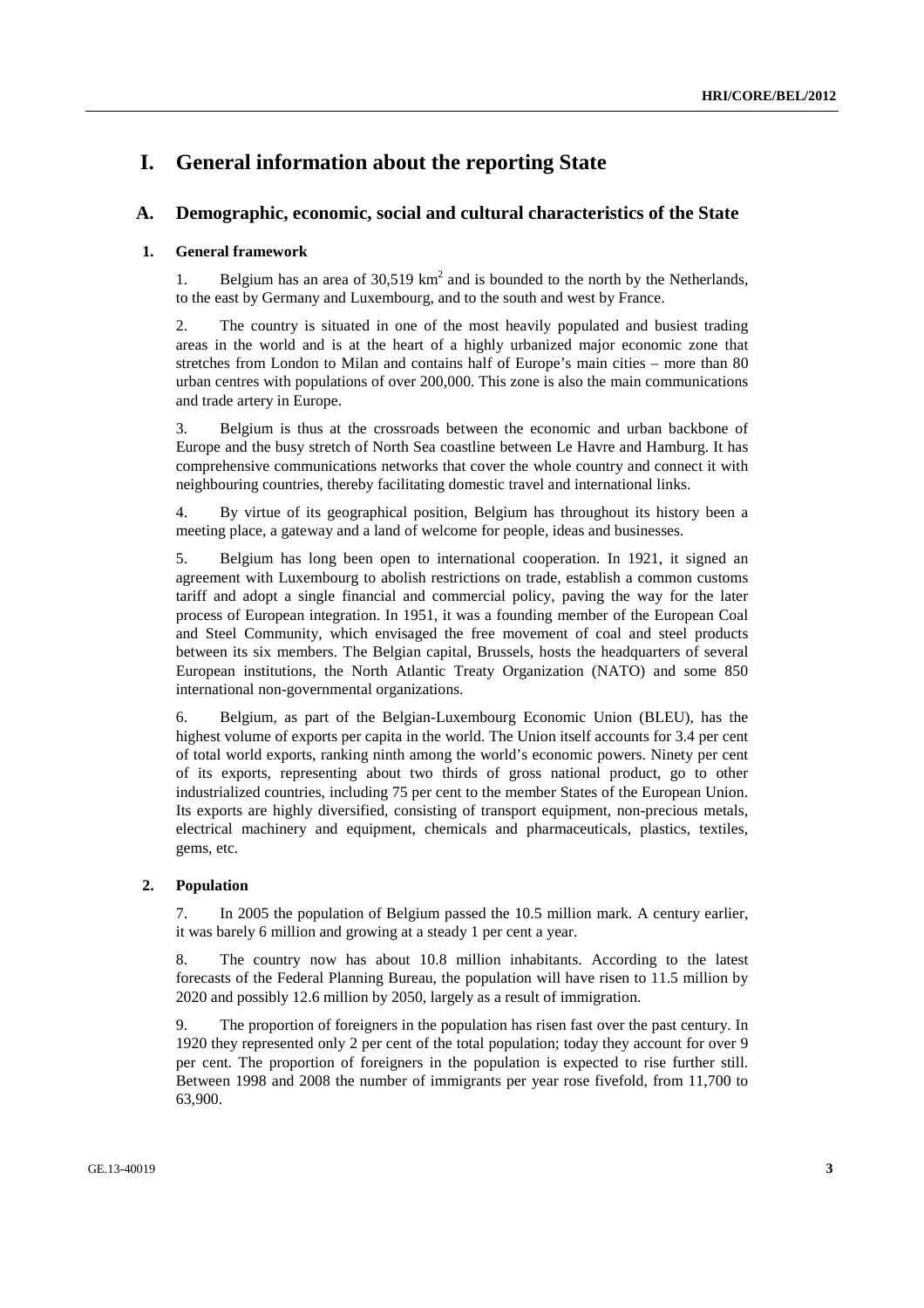10. However, the most significant demographic change will not be the increase in the number of inhabitants but changes in the age structure of the population. In the midtwentieth century, about a tenth (11 per cent) of the population was over 65 years of age; today the figure is about a fifth (17 per cent) and it may reach a quarter (26 per cent) by 2050.

11. This phenomenon, known as "population ageing", can be observed in practically all industrialized countries, but is particularly pronounced in Belgium. In fact, according to a United Nations report on the subject, Belgium, with 23 per cent of its population over the age of 60, is among the 10 countries with the oldest populations in the world.

12. The causes of population ageing are well known: lower mortality and fertility rates. Over the past century, Belgium has witnessed a spectacular fall in infant mortality, from over 150 per thousand live births in 1900 to less than 10 per thousand in 2010 (8/1,000 for boys and 6/1,000 for girls). At the same time, there has been a considerable increase in life expectancy, from an average of 45 years at the beginning of the twentieth century to 79 years today (77 years for men and 82 years for women).

13. The other cause of population ageing is the fall in the fertility rate. As in most other industrialized countries, the fertility rate in Belgium has fallen to below two children per woman, falling from an average of 2.64 children per woman in 1960–1964 to 1.6 in 1980– 1999. The fertility rate currently stands at about 1.8 children per woman. It is forecast to rise to 1.85 within a few years but, as in most other industrialized countries, will probably remain below replacement level (2.1 children) at least until 2050.

14. Some figures on the number of inhabitants per region and the origin of foreigners: as at 1 January 2010, Belgium had 10,839,905 inhabitants, of whom 5,527,684 were women and 5,312,221 were men. This figure includes all Belgians and foreigners whose main residence is in Belgium, but excludes international civil servants and the like and military personnel stationed in the country.

15. In 2010, the Flemish Region had 6,251,983 inhabitants, the Walloon Region (including the German-speaking area) 3,498,380, and the Brussels-Capital Region 1,089,538.

16. As at 1 January 2006, the number of nationals of European Union countries living in Belgium was 625,000, or 65 per cent of the total foreign population. The five countries from outside the European Union with the highest number of nationals living in Belgium are Morocco, Turkey, the United States of America, the Democratic Republic of the Congo and Algeria. Nationals of the Maghreb countries and Turkey represent 29 per cent of the foreign population. In all, 37 per cent of the foreigners resident in Belgium live in Flanders, 35 per cent in the Walloon Region and 28 per cent in the Brussels-Capital Region.

## **B. Constitutional, political and legal structure of the State**

### **1. General framework**

17. In 1831, the constituent body established a democratic State ruled by law and based on a flexible separation of powers, in the form of a parliamentary monarchy and a decentralized unitary State (State, provinces, communes).

18. This configuration has been transformed by the establishment of a federal State composed of communities and regions.

19. The division of powers is based essentially on devolution of the responsibilities, both *ratione materiae* and *ratione loci*, exercised by the federal authority, the communities and the regions.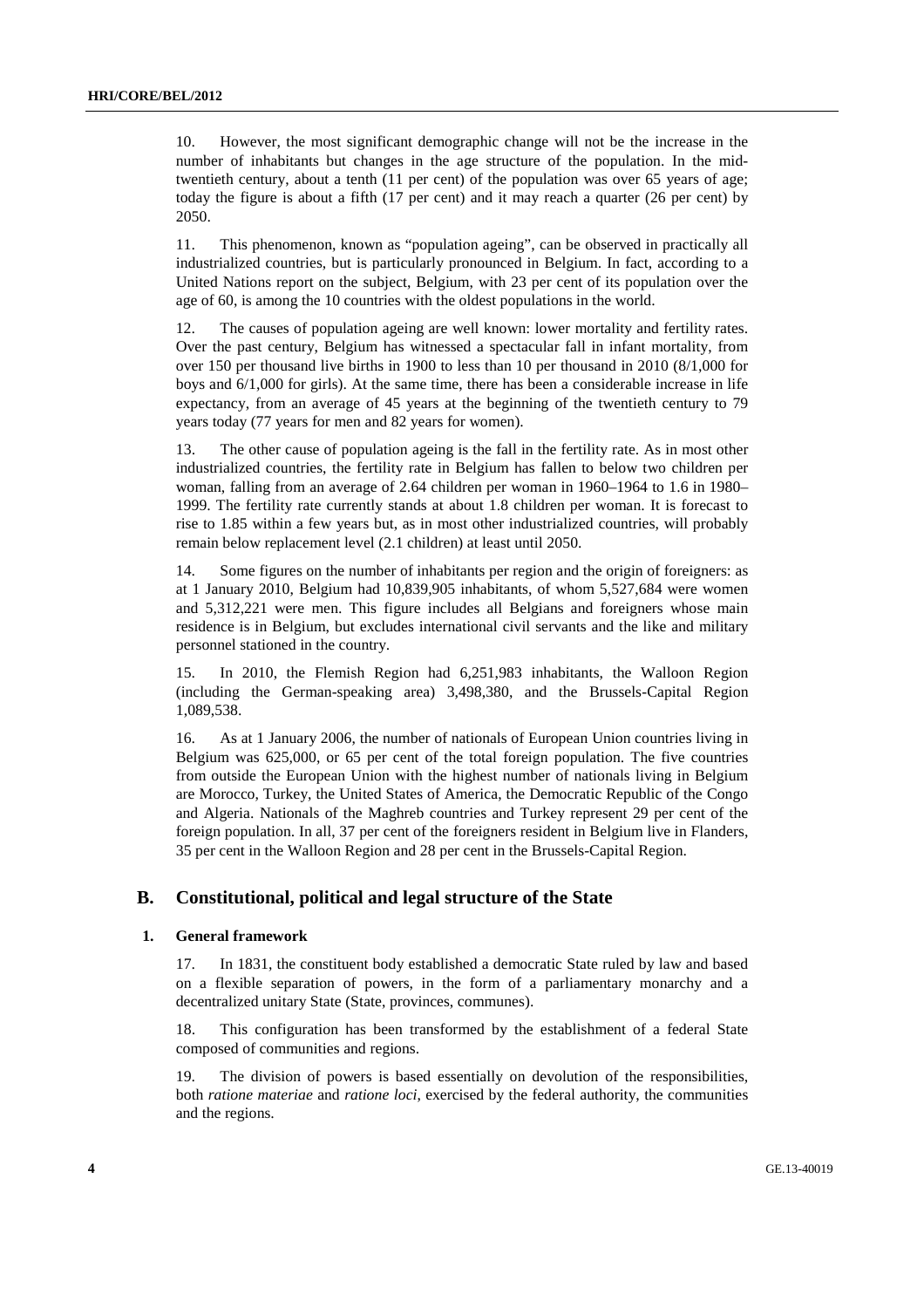20. The communities and regions are not subordinate entities, like the provinces and communes, but have the same standing as the federal authority. In terms of their responsibilities, they have the same power as the federal authority, since their legislation, in the form of decrees and ordinances, has equal force in law.

21. The 1994 Constitution stipulates that Belgium comprises:

 (a) Three communities: the French Community, the Flemish Community and the German-speaking Community;

 (b) Three regions: the Walloon Region, the Flemish Region and the Brussels-Capital Region;

 (c) Four language regions: the French-speaking region, the Dutch-speaking region, the bilingual Brussels-Capital region and the German-speaking region. Every commune in the country belongs to one of these language regions.

 The communities and regions are federate entities with their own political bodies. The language regions are simply political divisions of Belgian territory.

22. The federal authority not only has powers to act in matters for which it has formal responsibility under the Constitution and the law; it also exercises powers that are not expressly assigned to the communities and regions.

23. The institutional agreement of 11 October 2011 signed by eight political parties, of which six currently form the Government, provides for sweeping State reform, with a more effective federal State and more autonomous regional entities. Federal authority for employment, health and personal care services, family benefits and justice will be devolved to the communities and the regions. A thorough review will also be conducted of the funding system for the communities and the regions, with more financial responsibility being given to the federate entities and a fair level of funding for the Brussels institutions. Finally, a solution was found to the problem of the Brussels-Hal-Vilvorde constituency. Currently (June 2012), the legislation devolving powers has not yet been submitted to Parliament.

### **2. Federal legislative power**

24. This power is exercised collectively by the King, the House of Representatives and the Senate.

25. The members of the two chambers represent the nation, not just the people who elected them. As required by the Constitution, the elected members of each chamber are divided into a French-language group and a Dutch-language group in the manner prescribed by law.

26. The two chambers convene automatically each year and must remain in session for at least 40 days. The King announces the closure of the session. He may adjourn or dissolve the chambers under the conditions established by the Constitution. Any parliamentarian appointed as a minister by the King vacates his seat and resumes his term of office only when his ministerial functions have ended.

27. The power to initiate legislation is vested in each branch of the federal legislature: bills (submitted by the executive) and proposals for legislation (submitted by parliament) are brought before the upper or lower house.

28. Except in the case of the budget and laws requiring a special majority, a so-called "alarm bell" mechanism operates to prevent the adoption of any bill or proposed legislation containing provisions that might seriously affect relations between the language groups. In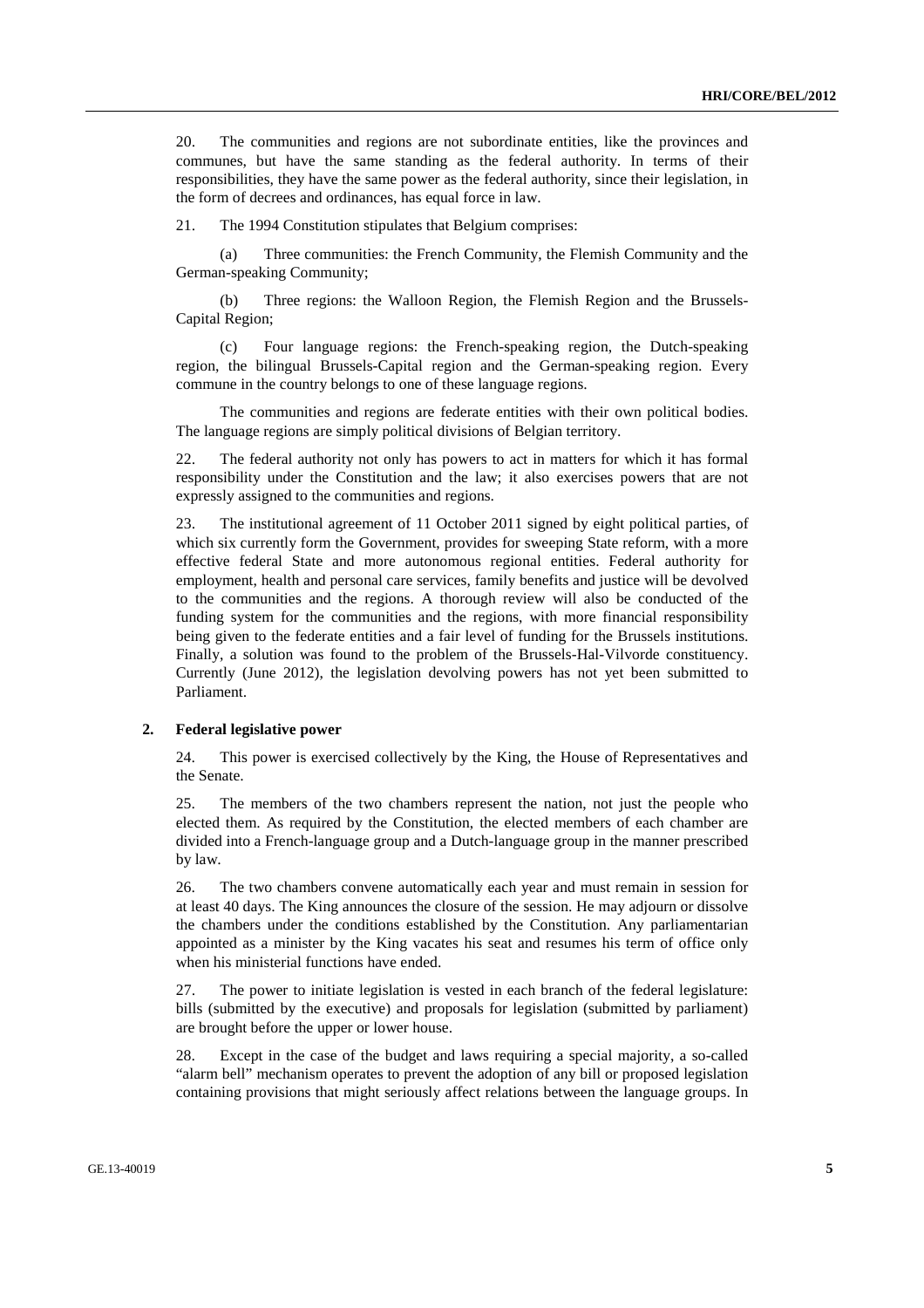such cases, parliamentary discussion is suspended for 30 days pending a reasoned opinion from the Council of Ministers.

29. The House of Representatives has 150 members elected by direct universal suffrage. To be eligible, candidates must be Belgian, enjoy civil and political rights, be at least 21 years of age and be resident in Belgium.

30. The term of office of a deputy is four years; such office cannot be held concurrently with that of regional or community councillor or minister.

31. The House of Representatives has sole political oversight of federal government policy (investiture and motions of no confidence). Likewise, it has exclusive responsibility in budgetary matters since it alone passes the Financial Accounts Act and approves the budget. The House also has exclusive responsibility in matters of naturalization, the criminal and civil liability of ministers, and the size of the armed forces.

32. The Senate comprises 71 senators, as follows:

- 40 senators elected directly by the Dutch (25) and French (15) electoral colleges;
- 21 senators appointed from within the community councils, with 10 being appointed by the Flemish Community Council, 10 by the French Community Council and 1 by the German-speaking Community Council;
- 10 co-opted senators, chosen by senators in the above two categories, 6 being selected by Dutch-speaking senators and 4 by French-speaking senators;
- Senators by right, i.e. members of the royal family who automatically become members of the Senate at the age of 18 years but are not entitled to speak or vote until the age of 21 years.

33. The configuration of the Senate aims to meet three requirements: the need for democratic legitimacy (directly elected senators); the need for the federate entities to be represented (senators from the community councils); and the need for symbolic parity (equal numbers of senators appointed by the community councils).

34. The minimum age requirement to be elected senator is 21 years.

35. In certain matters, the Senate has the same powers as the House (perfect bicameral system), namely: the declaration of the revision of the Constitution and the revision itself; the passage of certain laws regarded as affecting the basic structures and fundamental interests of the State; certain matters in the field of international relations (treaty-ratification instruments); the organization of the courts and tribunals and legislation relating to the Council of State; and laws approving cooperation agreements between the State, the communities and the regions.

36. The Senate has exclusive responsibility for the resolution of conflicts of interest between the federal and the federate parliamentary assemblies. In addition, draft instruments for the ratification of international treaties, which must be adopted by the two assemblies, are presented by the Government first to the Senate and then to the House, thus giving the former a more important role in international affairs.

### **3. Federal executive power**

37. Federal executive power, as regulated by the Constitution, rests with the King. In fact, the executive is a structure with two heads, since it includes the King and ministers. The Constitution confers on the King a number of powers whose scope has evolved over time, even though the actual text of the Constitution has not changed.

38. The person of the King is inviolable: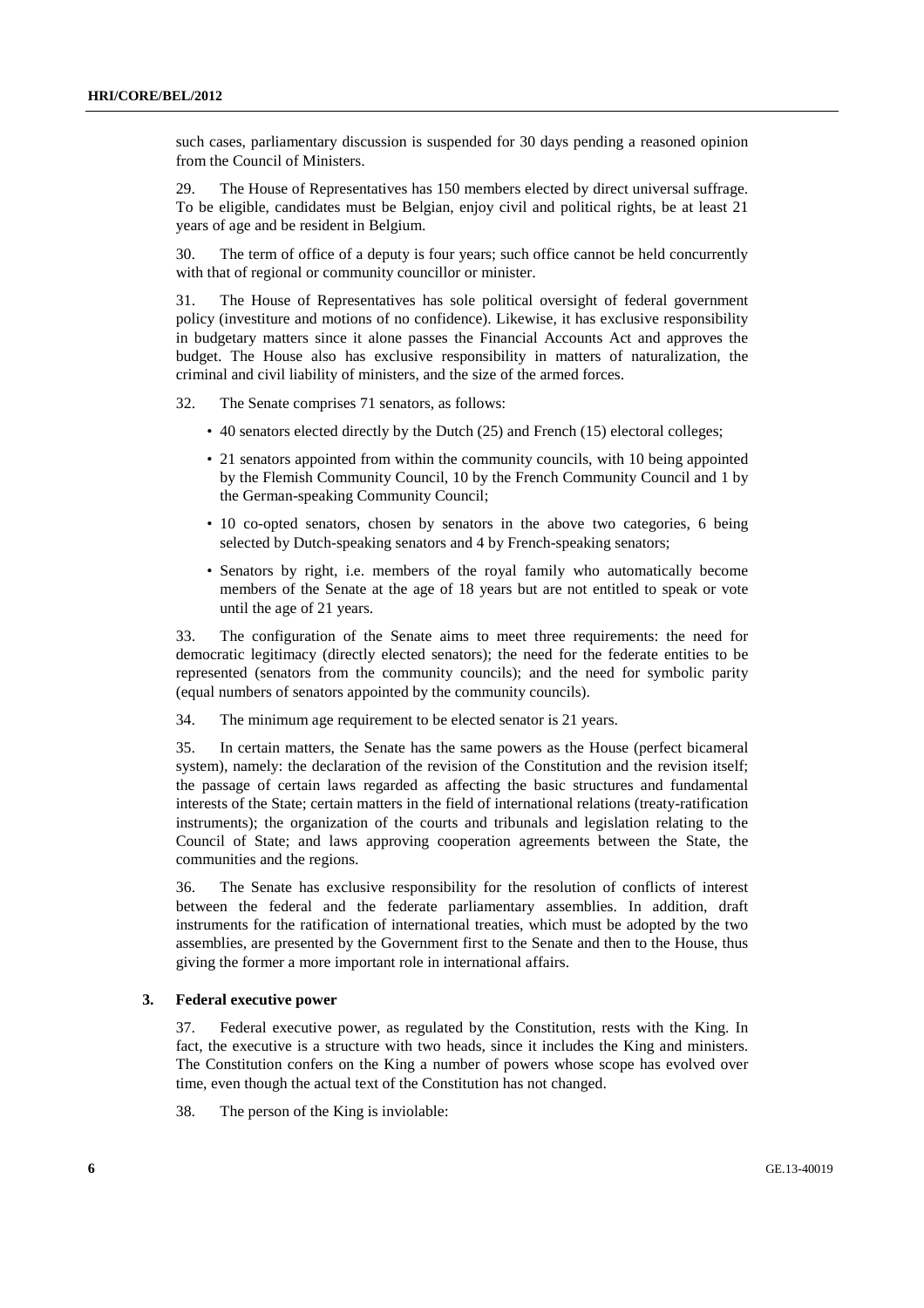- At the civil level: no action may be brought against him except in matters relating to his estate, in which case he is represented by the administrator of the civil list;
- At the criminal level: no prosecution may be brought against him;
- At the political level: only the minister who countersigns or endorses the royal enactment bears responsibility. These privileges apply only to the King himself, not to members of his family.

39. The King ascends the throne only after taking an oath before the two chambers in joint session. The King appoints and dismisses ministers, such offices being reserved exclusively for Belgians.

40. The Council of Ministers has a maximum of 15 members, with as many Frenchspeaking as Dutch-speaking ministers (principle of parity), with the possible exception of the Prime Minister.

41. Ministers are accountable to the House of Representatives. No minister can be prosecuted or investigated for any opinions expressed in the exercise of his or her duties.

42. Ministers can only be tried by the Court of Appeal for offences committed in the exercise of their duties, or for offences that were not committed in the exercise of their duties but for which they are tried while in office. The law determines how to proceed against them, at both the prosecution and the trial stage.

43. The King appoints or dismisses federal secretaries of State, who, as assistants to ministers, are members of the Federal Government but not of the Council of Ministers.

44. The King confers ranks in the Armed Forces and makes appointments to positions in the general administration and foreign service, except in cases prescribed by law.

45. The King issues the necessary regulations and decrees for the implementation of laws. He approves and promulgates the laws.

46. The King appoints judges and executes decisions and judgements, and may grant pardons. He also has the right to mint coinage in execution of the law and to confer honorary titles of nobility and award military honours in keeping with the requirements of the law.

#### **4. The communities**

47. Each of the community and regional entities has a parliament and a government.

48. Jurisdiction in the Flemish Region is exercised by the organs of the Flemish Community. The Flemish Region and Community therefore share a single set of institutions. This is not the case with the French Community, the German-speaking Community, the Walloon Region or the Brussels-Capital Region.

 *(a) Parliaments* 

49. The Flemish parliament has 124 members, of whom 118 are directly elected in the Flemish Region and 6 are members of the Dutch-language group in the parliament of the Brussels-Capital Region.

50. The parliament of the French Community has 94 members, of whom 75 are members of the parliament of the Walloon Region and 19 are elected by the Frenchlanguage group of the parliament of the Brussels-Capital Region.

51. The parliament of the German-speaking Community consists of 25 directly elected representatives.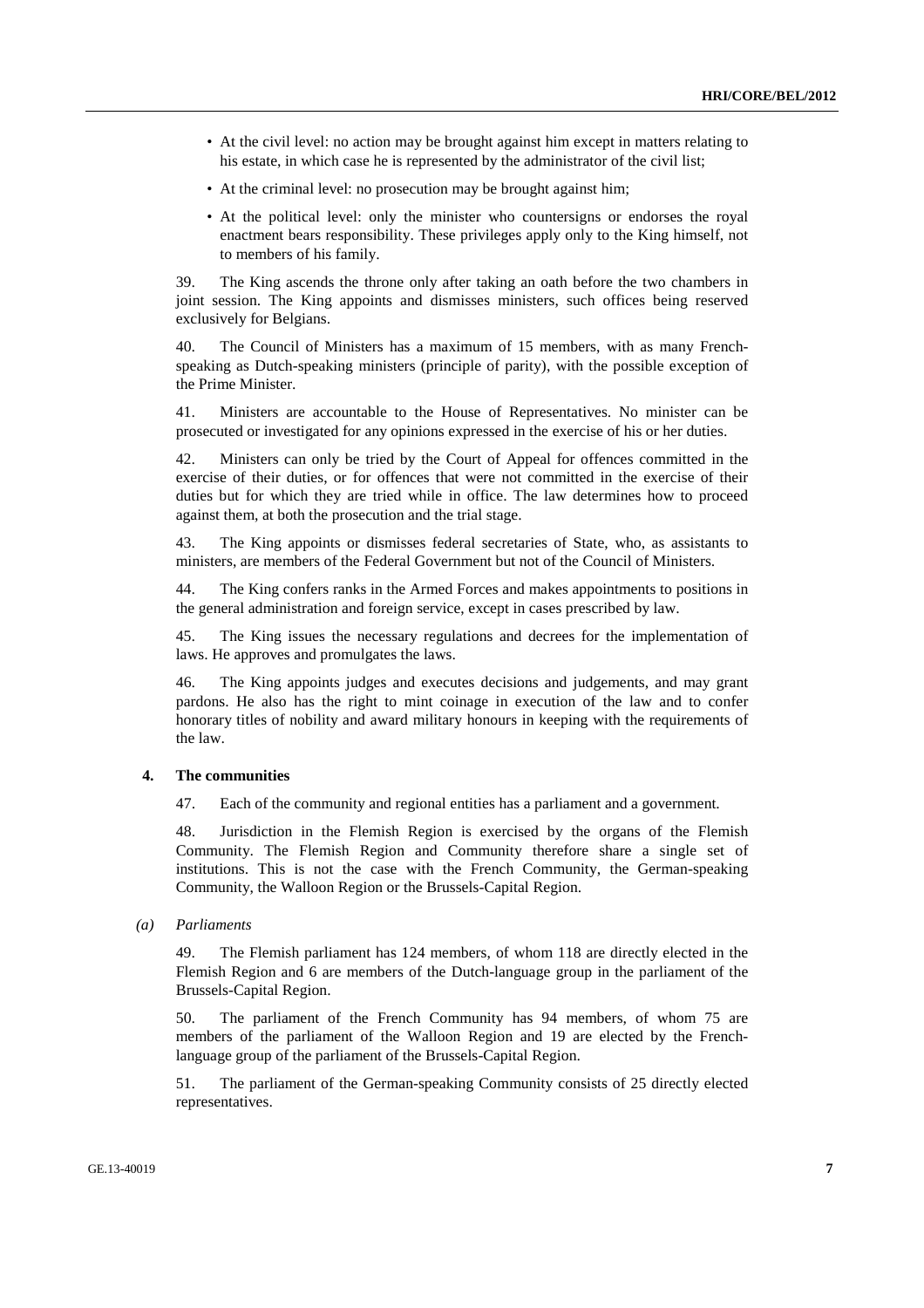52. The mandate of a member of parliament is theoretically incompatible with that of a deputy or senator, except for community senators who represent their community in the Federal Senate. The ban on holding two offices simultaneously concerns only federal parliamentary duties and regional or community parliamentary duties. It is still constitutionally possible to be both a member of a regional council and a member of a community council.

53. Three parliaments (the Flemish parliament and the parliaments of the French Community and the Walloon Region) have limited "constitutive autonomy", which means they can adopt, by qualified majority, decrees dealing with issues relating to elections and to the composition and operation of the parliament and government.

54. Members of community and regional parliaments are elected for a period of five years. All of them are replaced after five years; the parliaments cannot be dissolved before the end of the parliamentary term.

 *(b) Governments* 

55. The members of community and regional governments are elected by their parliaments, but are not necessarily members of parliament. They are sworn in by the speaker of the parliament that elected them. Their political and judicial responsibilities are based on those of their federal counterparts.

 *(c) Community powers* 

56. Community powers cover the following matters:

57. *Cultural matters*. The constituent body did not make a detailed list of the subjects that come under the heading of "cultural matters". Lawmakers, in a law adopted by qualified majority, identified 17 items in this area such as language protection, the arts, cultural heritage, support for the press, youth policy, leisure activities and intellectual, ethical, artistic and social pursuits.

58. *Education*. Responsibility for virtually all education, from nursery schools to universities, has been transferred to the communities, which are responsible for organizing the education system and for recognizing and subsidizing education provided by other authorities.

59. In this area, federal jurisdiction is limited to establishing when compulsory schooling is to start and to finish, the minimum requirements for awarding qualifications, and the pension scheme.

60. *Use of languages*. Article 30 of the Constitution provides that the language used is a matter of choice; language use can be regulated only by law, and then only for official documents and for judicial matters.

61. The French and Flemish communities are empowered to regulate the use of languages in three areas: administrative matters; education in establishments set up and subsidized by public authorities; and employer/employee relations, as well as companies' legal instruments and documents as required by law.

62. Community jurisdiction over the use of languages is exercised over a smaller area than other community powers. The federal parliament has jurisdiction for the bilingual Brussels-Capital Region, the German-speaking region, services that operate beyond the language region in which they are based, the federal and international institutions designated by law whose activities cover more than one community, and communes with a special language regime.

63. Communities also exercise international functions within their jurisdiction.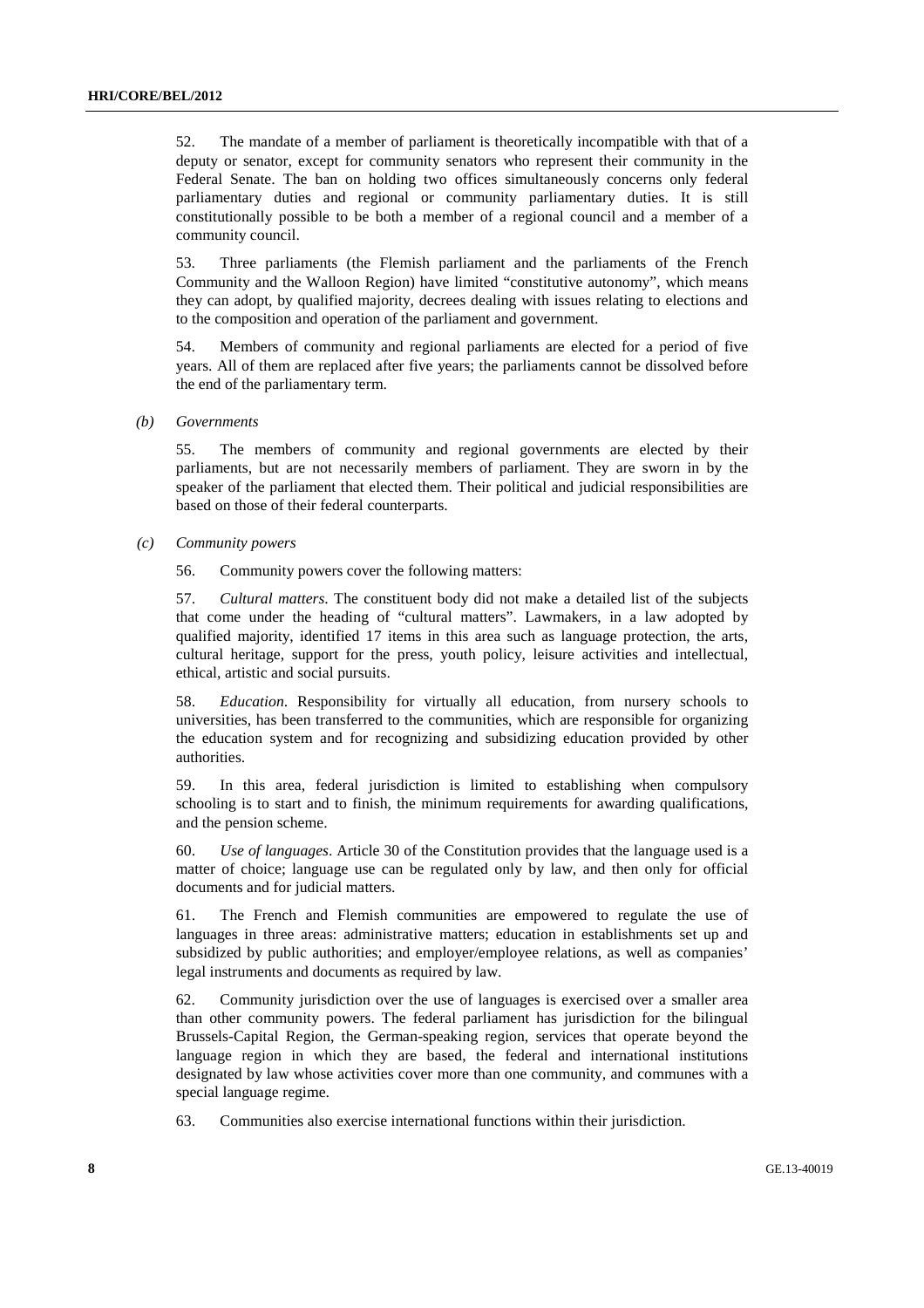64. Belgium is divided into four language regions:

(a) The Dutch-speaking region, comprising the five Flemish provinces;

 (b) The French-speaking region, comprising the five Walloon provinces except for the nine communes of the German-speaking region that belong to the province of Liège;

 (c) The bilingual Brussels-Capital Region, comprising the 19 communes in the district of the same name;

(d) The special regime for the German-speaking Community.

65. The Constitution confers on this community the same powers as the two other communities, but they are determined by a simple-majority law.

66. It can also exercise certain powers drawn from the Walloon Region, on the basis of agreements reached between the governments of the two entities.

67. To avoid a proliferation of public bodies, the constituent body gave the legislature the discretion to entrust to the German-speaking Community certain tasks which are usually the responsibility of other administrative authorities.

68. The parliament of the German-speaking Community comprises 25 members elected by universal suffrage. Its government, which includes four members elected by the Council, has its own administration.

69. The legislature has granted special status, in the form of "linguistic facilities", to communes with relatively large linguistic minorities bordering on the language regions and around Brussels.

70. "*Person-related matters*". This term covers matters which, by their very nature, are closely related to the individual's personal and social development.

71. Under a special law, such matters are divided into two categories:

 (a) Health policy, which covers policy on medical care, health education and preventive medicine;

 (b) Social assistance, which covers family policy, welfare, reception and integration of immigrants, policies on disabled persons, senior citizens and young people, and prisoners' welfare.

72. There are exceptions to these community powers: the federal authorities are responsible for health and disability insurance and some aspects of civil law, criminal law and the organization of youth courts, as well as for the implementation of the right of every person to social assistance, mainly through public welfare centres.

73. The Communities also exercise, within their jurisdiction, certain responsibilities for scientific research, development cooperation and the supervision of subordinate entities (provinces and communes).

#### **5. The regions**

74. Belgium has three regions, which are distinct from the three communities: the Flemish Region, the Walloon Region and the Brussels-Capital Region. Their powers and areas of jurisdiction are the same for the first two, but the Brussels-Capital Region has its own mechanisms, mainly because of the cohabitation of French and Dutch speakers within its territory and its status as the capital.

75. In Flanders, regional powers are exercised by the parliament and government of the Flemish Community.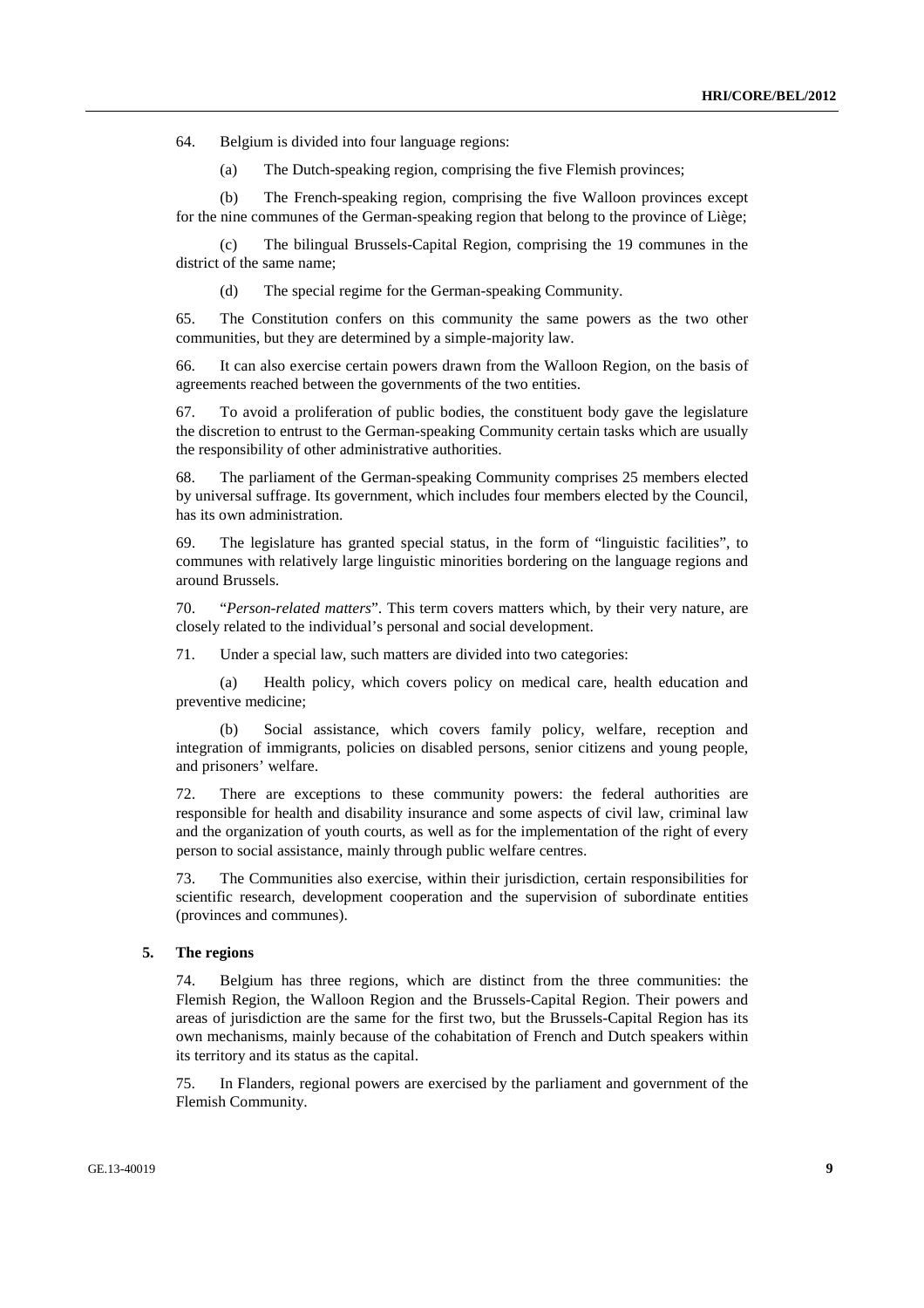76. The Walloon Region and the Brussels-Capital Region have their own parliaments and governments.

77. Regional powers cover the following (with some exceptions that are dealt with at the federal level):

(a) Land-use planning and the protection of monuments and places of interest;

(b) Most environmental and water policy matters;

(c) Rural development and nature conservation;

 (d) Housing and inspections of accommodation that poses a risk to hygiene and public health;

(e) Various matters related to agriculture and fisheries;

 (f) Economic matters such as economic policy, regional aspects of credit policy, sales and export policy and natural resources. On this point, it should be noted that, in exercising their powers, the regions must respect the economic union and monetary unity over which the federal State presides, as determined by the law and international treaties (within the framework of the European Union). The federal authorities have exclusive jurisdiction in the following areas: monetary policy, financial policy and savings protection, prices and incomes policy, competition and trade law, commercial law and company law, entry requirements for the professions, industrial and intellectual property, quotas and licences, labour law and social security law;

(g) Energy policy;

 (h) Important prerogatives with regard to local communities (financing, organization and supervision);

 (i) Employment (placement of workers, development of back-to-work programmes, application of the rules regarding foreigners);

 (j) Public works and transport (roads, waterways, ports, dykes, public transport); equipping and operating public airports (with the exception of Brussels National Airport);

 (k) Scientific research within their jurisdiction (as in the case of the communities), including research under international and supranational agreements and instruments and research in the field of development cooperation;

(l) International affairs that come under their remit.

78. It should be recalled that, at the moment, the communities and regions only have the powers attributed to them by a special law. Besides their fiscal powers, they do nevertheless have additional powers which allow them to:

- Adopt measures concerning the infrastructure needed to exercise their powers;
- Establish decentralized services, institutions and enterprises or acquire an interest in them;
- Adopt decrees establishing as offences breaches of their provisions and, within certain limits, the penalties for such breaches;
- Carry out public expropriations.

#### *(a) Special status of the Brussels-Capital Region*

79. The Brussels-Capital Region, which is comprised of 19 communes and which is the country's federal capital, exercises the same powers as the other two regions and has a parliament and a government (five members). As it straddles two communities, the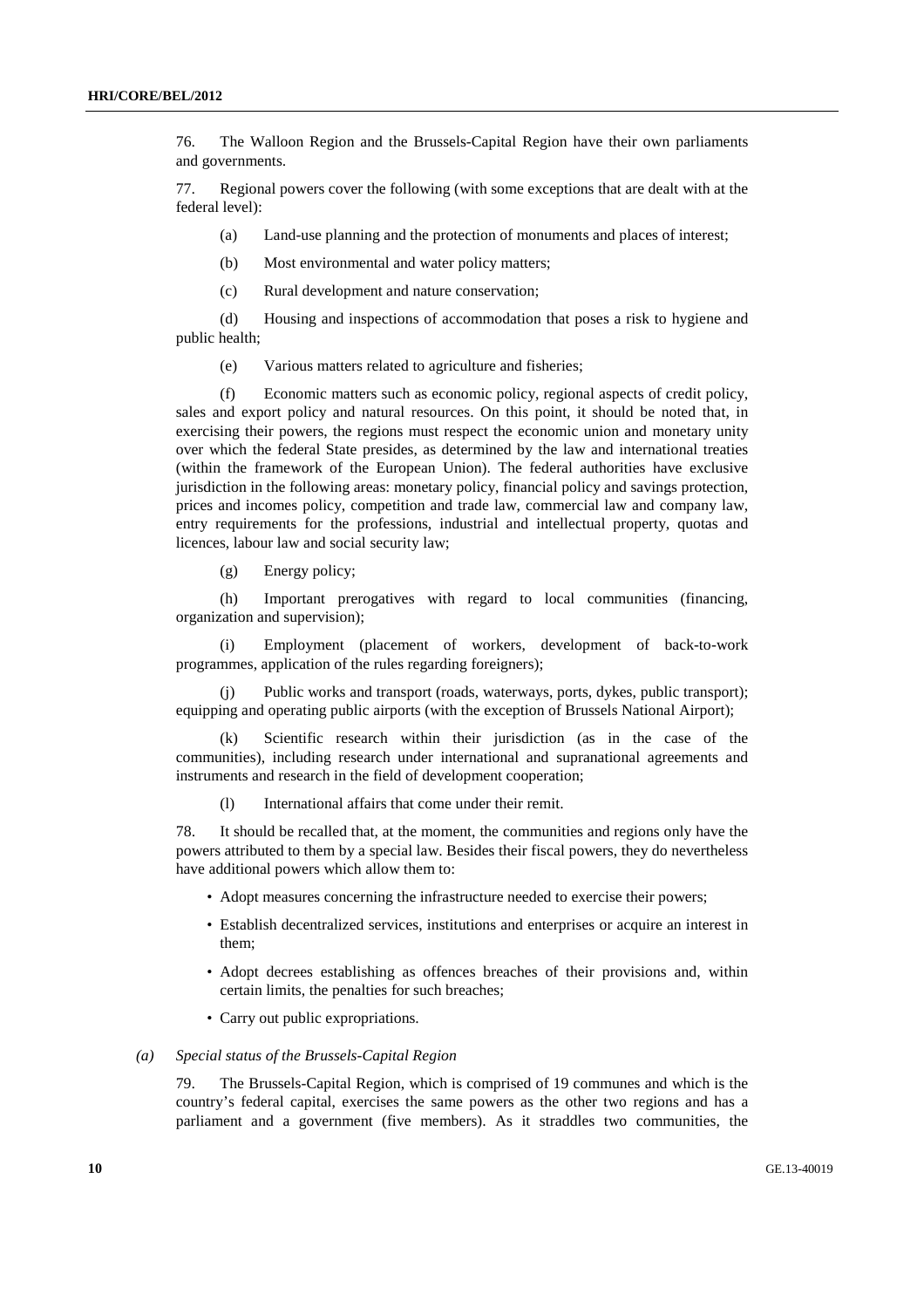Brussels-Capital Region does not enjoy constitutive autonomy. This means that the parliament cannot alter its own composition, its operating principles, or the status of its members.

80. The organization of the parliament is based on the principle of two language groups exercising their own powers and sharing responsibilities in the various parliamentary bodies. The parliament has 89 members (72 from the French-language group and 17 from the Dutch-language group). Excluding the speaker, the two groups are equally represented in the government; two ministers are French-speaking and two Dutch-speaking. There are also three secretaries of state — at least one of whom is from the Dutch-language group who are not members of the government.

81. Community powers in the bilingual Brussels-Capital Region are exercised by the French Community Commission, the Flemish Community Commission and the Joint Community Commission.

82. Community matters related to only the French or the Flemish community are called "uni-communitarian" and are dealt with by the French or Flemish community commission under the supervision of their respective communities.

83. Person-related matters which cannot be linked exclusively to one community (*matières bi-personnalisables*) are managed by the Joint Community Commission, which is also responsible for community matters of common interest.

84. Cultural matters which are not related to a specific community constitute the "bicultural sector" and are managed by the federal authorities (major infrastructure for artsrelated activities).

#### *(b) Cooperation within the Belgian federal system and conflict resolution*

85. The Constitution has established the principle of "federal loyalty", which requires that neither the federation nor the federate entities should, in the exercise of their powers, upset the structural balance of the whole. An intricate network of mechanisms and procedures has been set up to preserve this balance, on which good relations between the many institutional entities in Belgium depend.

86. Three mechanisms have been set up to prevent, and if necessary resolve, conflicts of interest between the various entities. Such conflicts arise from political differences (when an initiative by one entity affects the interests of one or more other entities), not from violations of a rule of law:

 (a) *Consultation Committee*: this is made up of 12 members, 6 representing the Federal Government and 6 representing the community and regional governments. Its powers are established by law, and it takes decisions by consensus;

*Interministerial conferences*: there are 15 of these. They offer a flexible structure for consultation and dialogue, as well as a forum conducive to the negotiation of cooperation agreements;

 (c) *Cooperation agreements*: State entities are authorized, and in some cases required, to conclude such agreements, which can relate to the establishment and joint management of common services and institutions, the joint exercise of powers or the development of joint initiatives. In the area of international relations, for example, agreements have been concluded between the competent entities on Belgium's representation in international organizations and on the procedures for signing international treaties.

87. The Constitutional Court is empowered to settle conflicts of jurisdiction. The Court, which is made up of 12 members (6 French-speaking and 6 Dutch-speaking, half of whom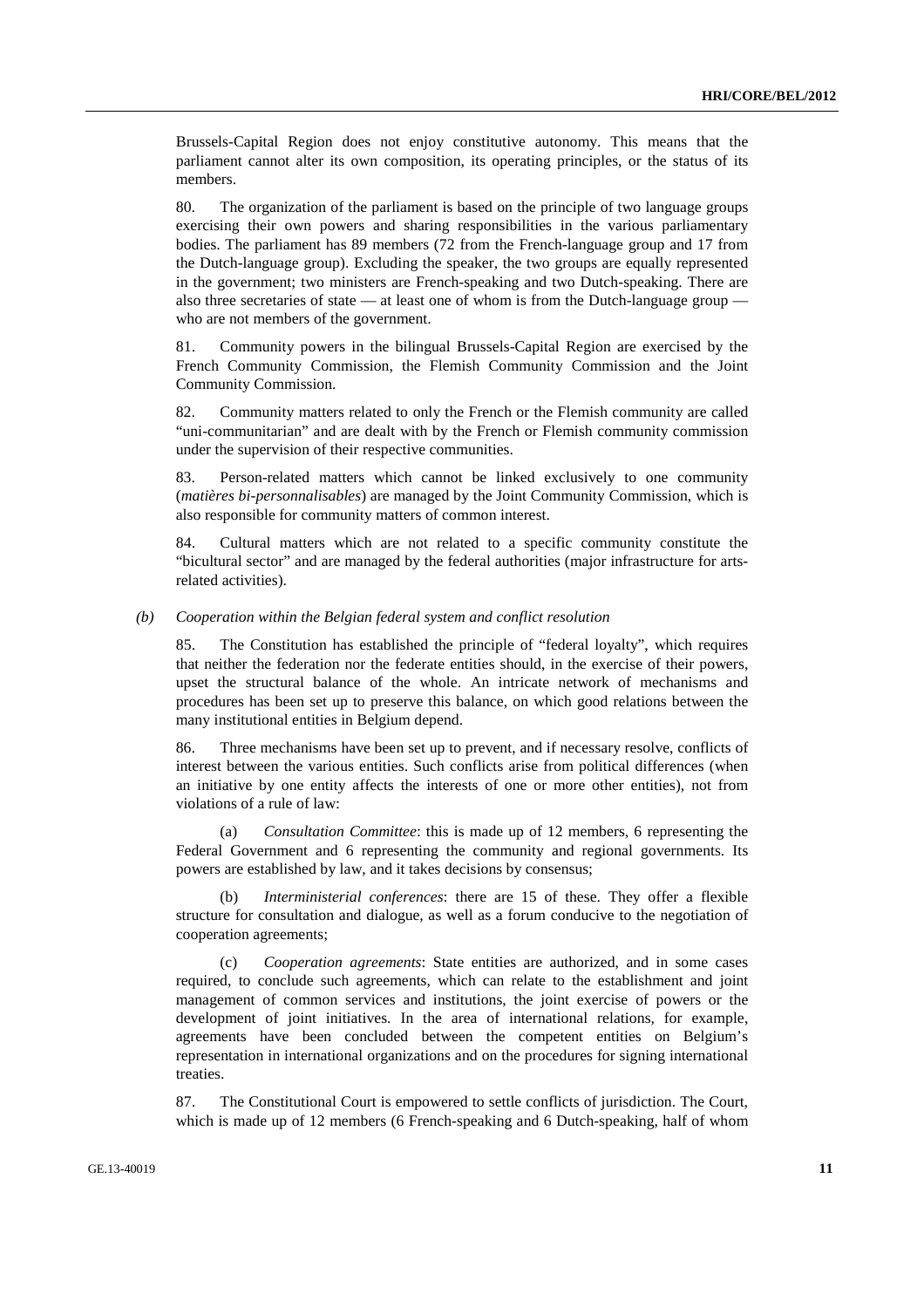have judicial, and the other half parliamentary, backgrounds), hands down judgements when a legislative body violates the rules on the separation of powers or the articles of the Constitution relating to the principle of non-discrimination or the protection of philosophical and ideological minorities.

88. Matters can be referred to the Constitutional Court by the various governments and by speakers of parliament at the request of two thirds of their members. An appeal can also be lodged by any private individual who can prove a personal interest within six months of the official publication of the contested provision.

#### **6. Organization of the courts**

89. Under the Constitution, the organization of the Belgian courts and tribunals is the responsibility of the federal authorities.

90. The role of the judge in a court (a *magistrat du siège*, called a *juge* in a *tribunal* and a *conseiller* in a *cour*) is to rule on litigation. The Judicial Code determines if professional judges sit alone or in threes. Lay judges sit in labour courts, commercial courts, sentence enforcement courts, labour appeal courts and assize courts.

91. The public prosecution service upholds the law and the interests of society and prosecutes offenders in the courts.

92. Cases concerning civil rights are heard exclusively by a *tribunal*. Cases concerning political rights are heard by a *tribunal* unless otherwise provided for by law. Jurisdiction may only be established by law. As a rule, court hearings are public. Every judgement is reasoned and handed down in a public hearing.

 *(a) Status of judges* 

93. Judges are appointed by the King. The Constitution stipulates that the nomination of judges and the appointment of chief prosecutors must be preceded by a reasoned submission to the High Council of Justice. The High Council of Justice is a unique independent body with a threefold mission:

- To exercise external control over the functioning of the judicial system, including the processing of complaints;
- To submit opinions to political leaders with a view to improving the functioning of the judiciary;
- To play a decisive, and objective, role in appointments within the judiciary.

94. The Judicial Code requires judges to be appointed to one or more courts of first instance, one or more labour courts, one or more prosecutor's offices, or one or more labour prosecutor's offices. Additional judges may be appointed for an appeal court or labour appeal court. There are three entry points to a career as a judge:

 (a) Competitive examination for admission to the judicial training course: this is open to lawyers with at least one year's experience. The course gives direct access to the bench and the prosecution service, and lasts for 3 years; the course that gives direct access to the prosecution service alone lasts for 18 months;

 (b) Professional aptitude test: this is aimed at experienced lawyers and offers direct access to the bench provided that the candidate has the requisite experience as set out in the Judicial Code (10 years' experience at the bar for those wishing to become a judge and 5 years' for those wishing to become a prosecutor);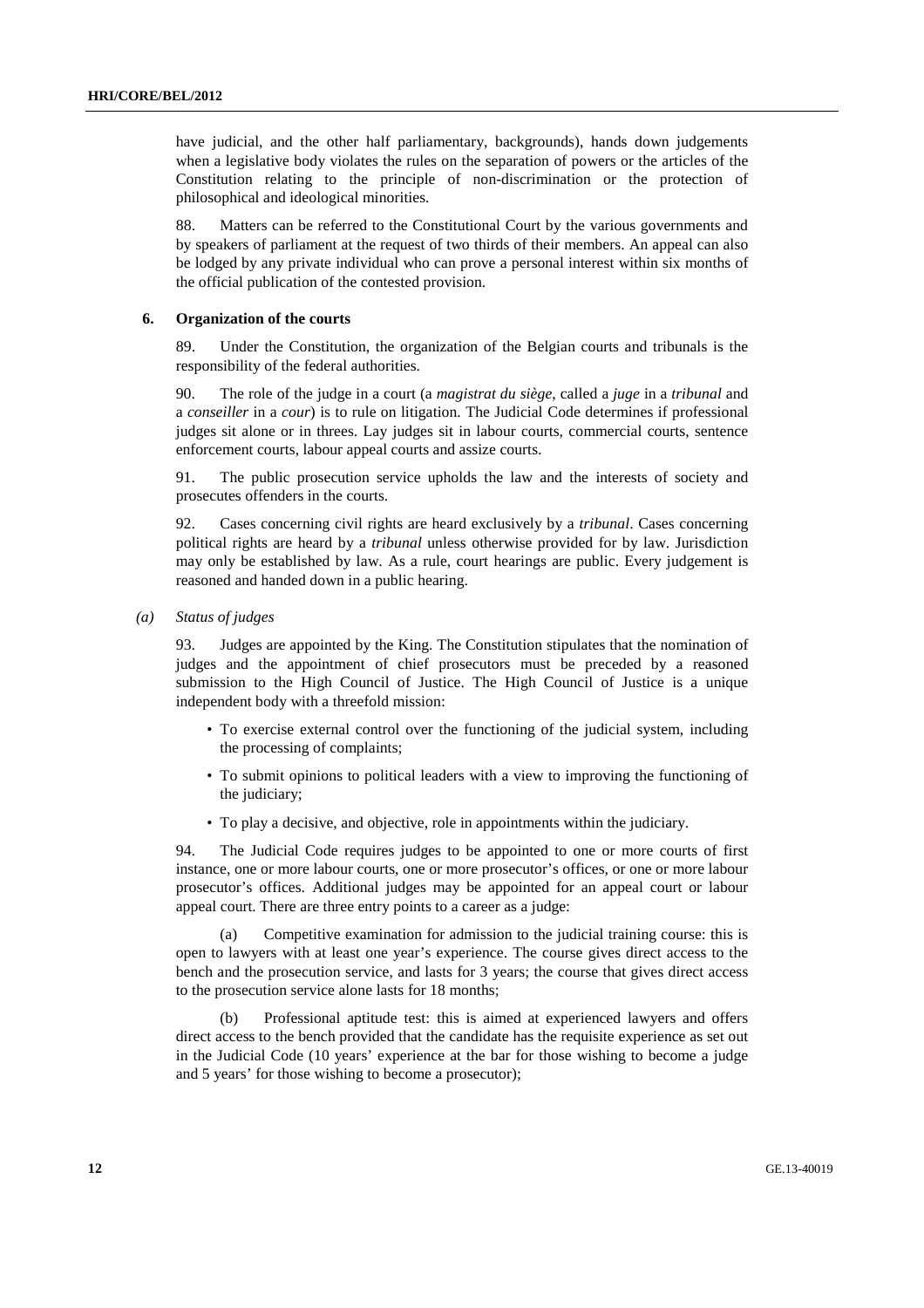(c) Oral test: this can be taken by lawyers whose career in law spans at least 20 years, or 15 years if they have also performed a job requiring an in-depth knowledge of law for at least another 5 years.

95. These examinations are organized by the High Council of Justice.

96. The Belgian Constitution guarantees the independence of court judges in the exercise of their duties. The prosecution service investigates and prosecutes individual cases independently, without prejudice to the right of the minister concerned to order prosecutions and issue binding directives on criminal policy, including investigation and prosecution policy. The Constitution also states that the salaries and pensionable age of members of the judiciary are to be determined by law. Judges may only be removed or suspended by decision of a court. Depending on which jurisdiction they come under, judges may be dismissed by appeal courts, labour appeal courts or the Court of Cassation. A judge may only be moved if he or she receives a new appointment and consents to the move.

 *(b) Judges and courts* 

97. The courts of justice form a hierarchy. The Court of Cassation is at the top; it does not examine the merits of cases but ensures that the law is correctly applied. Below this, there are the trial courts, which deal with points of fact and law. A distinction is made between courts of first instance, which are the first to hear a case, and courts of second instance or appeal courts, which hear cases that have already been tried.

 *(c) Hierarchy of courts in Belgium* 

[See annex.]

98. Courts of first instance, labour courts, commercial courts, magistrate's courts and police courts are all lower courts. Appeal courts and labour appeal courts are courts of second instance.

99. Courts of first instance are divided into civil, criminal and youth divisions. The courts of first instance in Antwerp, Brussels, Ghent, Mons and Liège have divisions known as sentence enforcement courts. As well as a president and vice-president(s), a court of first instance has one or more youth court judges, investigating judges and judges hearing attachment proceedings. Sentence enforcement magistrates — one specializing in custodial matters and the other in social reintegration — are appointed to sit alongside judges in sentence enforcement courts.

100. The civil and commercial courts hear appeals against judgements handed down by magistrate's courts or police courts, as the case may be. The criminal court hears appeals against judgements handed down by the police court.

101. Belgium is divided into five large judicial circumscriptions: Antwerp, Brussels, Ghent, Mons and Liège. Each has an appeal court and a labour appeal court. The circumscriptions are divided into 27 judicial districts, each of which has a court of first instance, a labour court and a commercial court. The labour courts form a group of 21 courts, and the commercial courts a group of 23.

102. Lay judges appointed for five years (the period applicable to the professional category to which they belong) sit in labour appeal courts (as judges and social advisers, or *conseillers sociaux*) and commercial courts (where they are called *juges consulaires*), alongside professional judges.

103. There is one magistrate's court per judicial district, of which there are 187. There are 31 police courts (at least 1 per judicial district).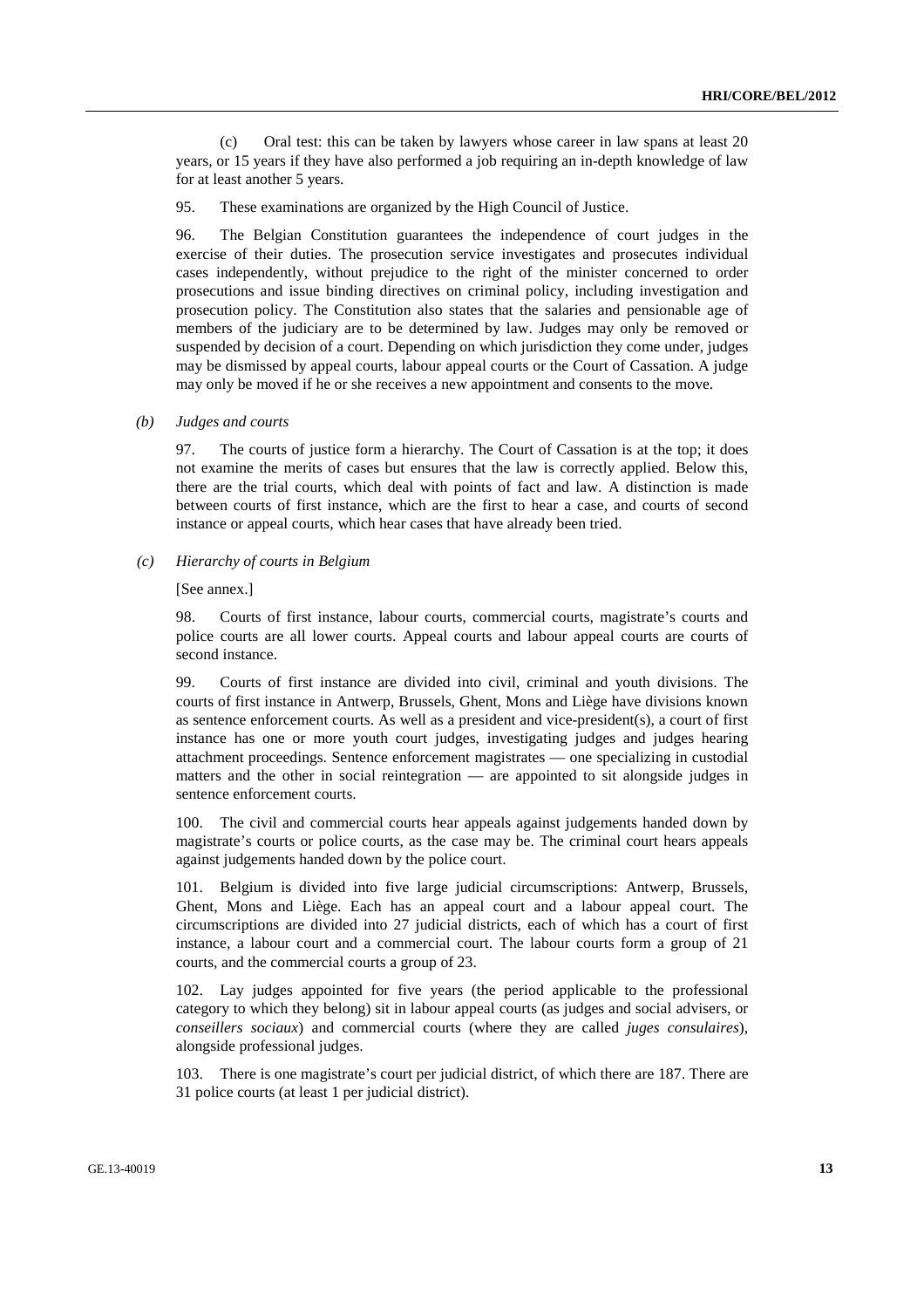104. Each of the 10 provinces and the administrative district of the Brussels-Capital Region have an assize court. An assize court is constituted each time an accused person is referred to it. It consists of three professional judges (a president and two associate judges) and a jury made up of 12 jurors and 1 or more alternates drawn at random from the general public.

105. The Court of Cassation, as the guarantor of the courts' and tribunals' compliance with the law, has three divisions: one for criminal matters, one for labour law-related cases and one for civil and commercial matters.

#### *(d) Public prosecution service*

106. The public prosecution service is staffed by judges from a prosecutor's office dealing with criminal law (*parquet*) or labour law (*auditorat*), who exercise the prosecutorial function within the jurisdiction of the court or tribunal for which they work.

107. Each court of first instance has a prosecutor's office (*parquet*) comprising a crown prosecutor, senior public prosecutors and deputy public prosecutors. Deputy public prosecutors may specialize in tax or commercial affairs or be assigned to posts at youth courts, or (in Antwerp, Brussels, Ghent, Mons and Liège) specialize in sentence enforcement.

108. The prosecutor's office attached to an appeal court (*parquet général*) is headed by a prosecutor-general whose job is to apply directives on criminal policy within the court's jurisdiction and to supervise the judges working for the office or for the prosecutor's office attached to labour appeal courts. The prosecutor-general is assisted by a senior advocategeneral, advocates-general and deputies.

109. The prosecutor's office attached to an ordinary labour court (*auditorat du travail*) comprises a labour prosecutor, senior deputies and deputies.

110. The prosecutor's office attached to a labour appeal court (*auditorat général*) is headed by the prosecutor-general of the ordinary appeal court, assisted by a senior advocate-general, advocates-general and deputies.

111. Cases in assize courts are prosecuted by the prosecutor-general of the appeal court, who may delegate this function to another prosecutor.

112. Cases before the Court of Cassation are brought by the Court's prosecutor-general with assistance from a senior advocate-general and advocates-general; the prosecutorgeneral does not bring a prosecution in such cases but rather advises the Court.

113. The federal prosecutor's office (*parquet fédéral*) comprises a federal prosecutor and federal judges. The federal prosecutor performs, in the cases determined by law, all the functions of the prosecution service in criminal matters brought before appeal courts, assize courts, courts of first instance and police courts.

## **II. General framework for the protection and promotion of human rights**

## **A. Acceptance of international human rights norms**

### **1. Ratification of the main international human rights instruments**

114. The following table shows the status of the main international human rights instruments.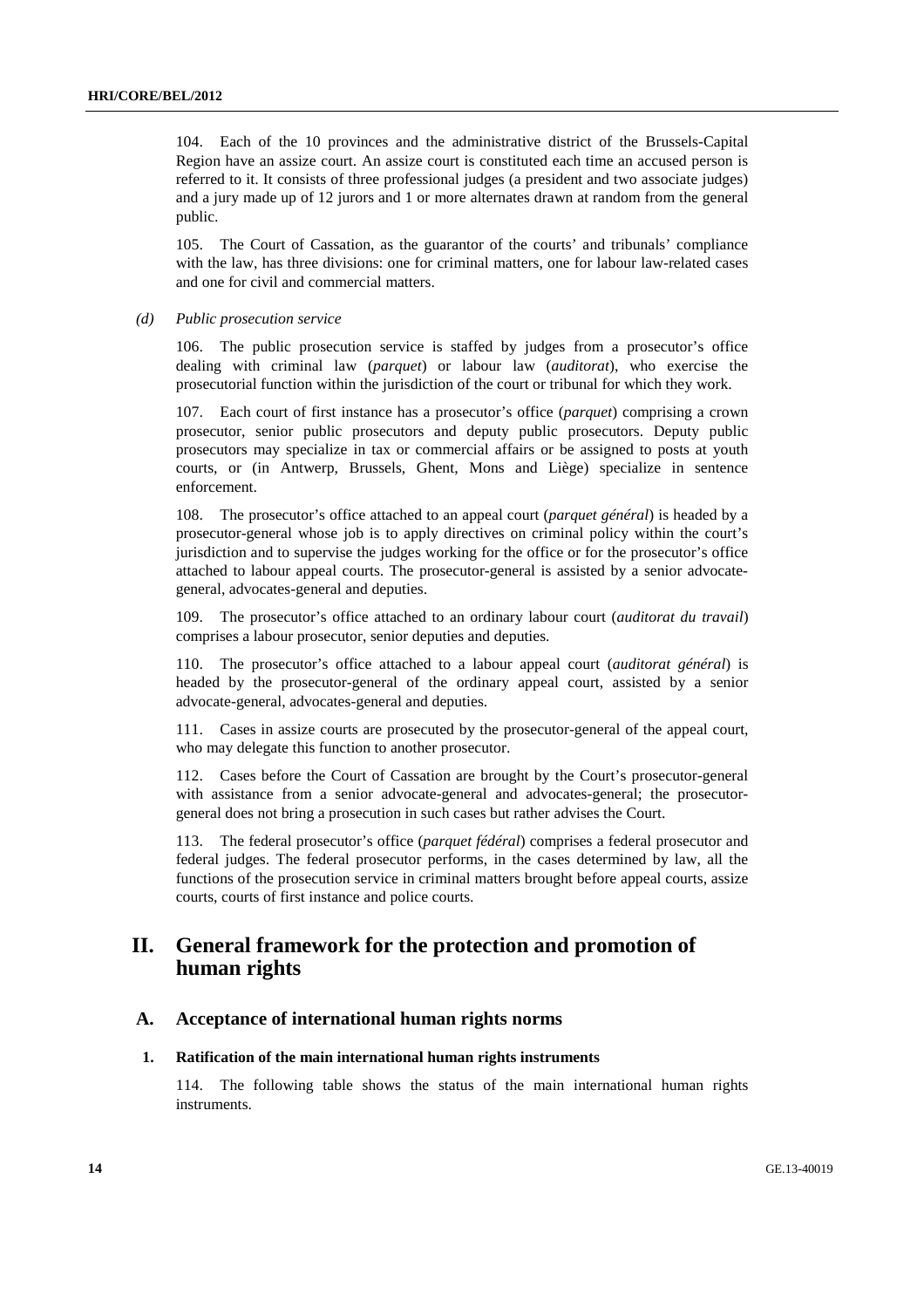## **HRI/CORE/BEL/2012**

| Main international human rights treaties                                                                                                    | Date of ratification,<br>accession or succession | Declarations/<br>reservations                            | <b>Comments</b> |
|---------------------------------------------------------------------------------------------------------------------------------------------|--------------------------------------------------|----------------------------------------------------------|-----------------|
| International Convention on the<br>Elimination of All Forms of Racial<br>Discrimination                                                     | 7 August 1975                                    | Declaration<br>(art. 4)                                  |                 |
| International Covenant on Economic,<br>Social and Cultural Rights                                                                           | 21 April 1983                                    | Declaration<br>(art. 2)                                  |                 |
| Optional Protocol to the International<br>Covenant on Economic, Social and<br><b>Cultural Rights</b>                                        |                                                  |                                                          | Signed 2009     |
| International Covenant on Civil and<br><b>Political Rights</b>                                                                              | 21 April 1983                                    | Reservation<br>(arts. 10, 14, 19,<br>21, 22)             |                 |
|                                                                                                                                             |                                                  | Interpretative<br>declaration (arts.<br>20 and 23)       |                 |
| Optional Protocol to the International<br>Covenant on Civil and Political Rights                                                            | 17 May 1994                                      |                                                          |                 |
| Second Optional Protocol to the<br>International Covenant on Civil and<br>Political Rights, aiming at the abolition<br>of the death penalty | 8 December 1998                                  |                                                          |                 |
| Convention on the Elimination of All<br>Forms of Discrimination against Women                                                               | 10 July 1985                                     |                                                          |                 |
| Optional Protocol to the Convention on<br>the Elimination of All Forms of<br>Discrimination against Women                                   | 17 June 2004                                     | Declaration                                              |                 |
| Convention against Torture and Other<br>Cruel, Inhuman or Degrading Treatment<br>or Punishment                                              | 25 June 1999                                     |                                                          |                 |
| Optional Protocol to the Convention<br>against Torture and Other Cruel,<br>Inhuman or Degrading Treatment or<br>Punishment                  |                                                  |                                                          | Signed 2005     |
| Convention on the Rights of the Child                                                                                                       | 16 December 1991                                 | Declaration<br>(arts. 2, 13, 15, 40)<br>and $14)$        |                 |
| Optional Protocol to the Convention on<br>the Rights of the Child on the<br>involvement of children in armed<br>conflict                    | 6 May 2002                                       | <b>Binding</b><br>declaration under<br>art. $3:18$ years |                 |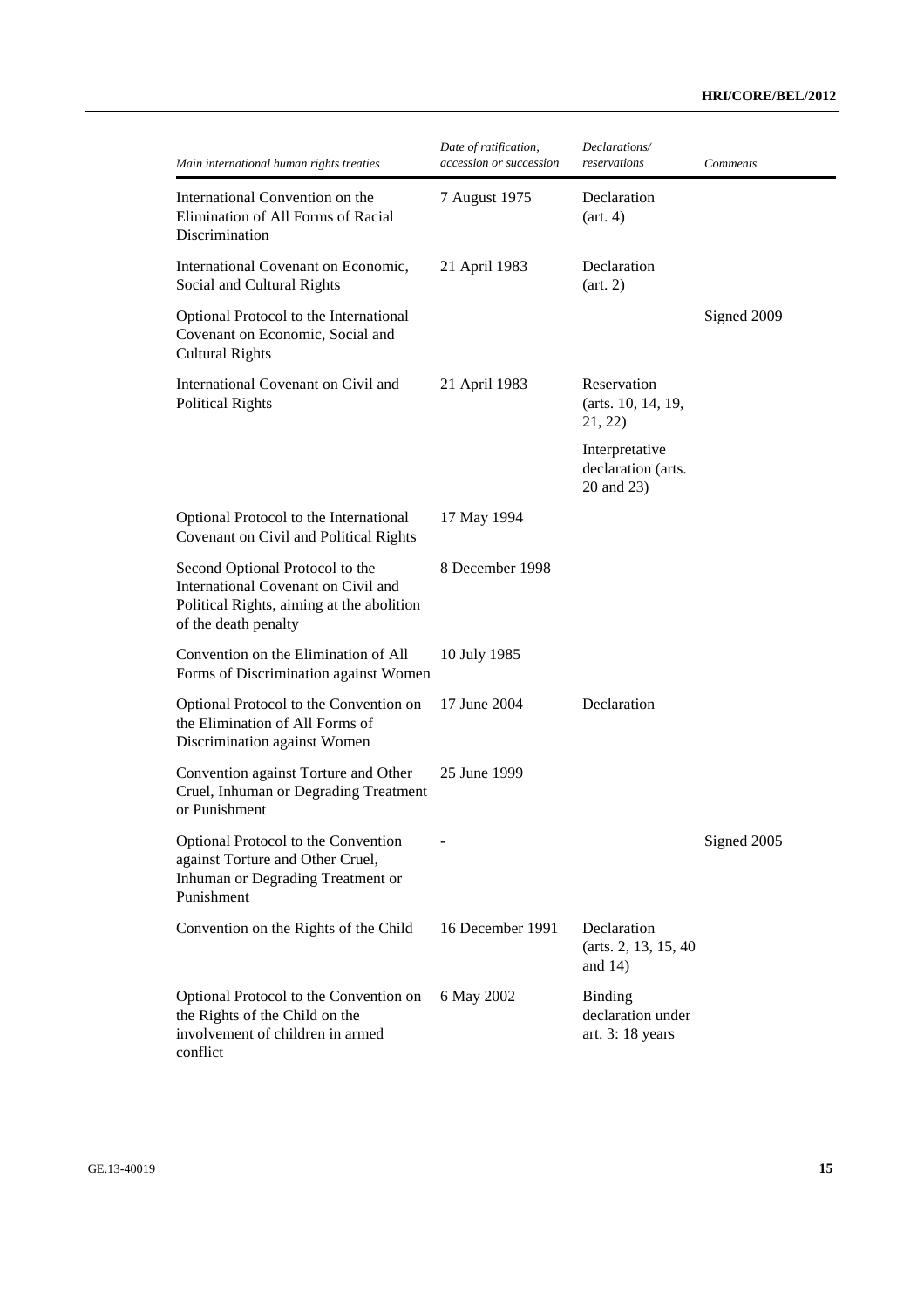| Main international human rights treaties                                                                                                  | Date of ratification,<br>accession or succession | Declarations/<br>reservations | <b>Comments</b> |
|-------------------------------------------------------------------------------------------------------------------------------------------|--------------------------------------------------|-------------------------------|-----------------|
| Optional Protocol to the Convention on<br>the Rights of the Child on the sale of<br>children, child prostitution and child<br>pornography | 17 March 2006                                    | Declaration                   |                 |
| International Convention on the<br>Protection of the Rights of All Migrant<br>Workers and Members of Their Families                       |                                                  |                               |                 |
| Convention on the Rights of Persons<br>with Disabilities                                                                                  | 2 July 2009                                      | Declaration                   |                 |
| Optional Protocol to the Convention on<br>the Rights of Persons with Disabilities                                                         | 2 July 2009                                      |                               |                 |
| International Convention for the<br>Protection of All Persons from Enforced<br>Disappearance                                              | 2 June 2011                                      |                               |                 |

## **2. Ratification of other United Nations human rights and related treaties**

| Other United Nations human rights and related treaties                                                                                                                                                                                     | Date of ratification,<br>accession or succession |
|--------------------------------------------------------------------------------------------------------------------------------------------------------------------------------------------------------------------------------------------|--------------------------------------------------|
| Convention on the Prevention and Punishment of the Crime of Genocide, 1948                                                                                                                                                                 | 5 September 1951                                 |
| Slavery Convention, 1926, as amended 1955                                                                                                                                                                                                  | 23 September 1923                                |
| Convention for the Suppression of the Traffic in Persons and of the Exploitation<br>and the Prostitution of Others, 1949                                                                                                                   | 22 June 1965                                     |
| Convention relating to the Status of Refugees, 1951                                                                                                                                                                                        | 22 July 1953                                     |
| Protocol relating to the Status of Refugees, 1967                                                                                                                                                                                          | 8 April 1969                                     |
| Convention relating to the Status of Stateless Persons, 1954                                                                                                                                                                               | 27 May 1960                                      |
| Convention on the Reduction of Statelessness, 1961                                                                                                                                                                                         | N <sub>0</sub>                                   |
| Rome Statute of the International Criminal Court, 1998                                                                                                                                                                                     | 28 June 2000                                     |
| United Nations Convention against Transnational Organized Crime, and its<br>Protocols against the Smuggling of Migrants by Land, Sea and Air, and to Prevent,<br>Suppress and Punish Trafficking in Persons, Especially Women and Children | 11 August 2004                                   |

## **3. Conventions of the International Labour Organization**

| Conventions of the International Labour Organization | Date of ratification,<br>accession or succession |
|------------------------------------------------------|--------------------------------------------------|
| Weekly Rest (Industry) Convention, 1921 (No. 14)     | 19 August 1926                                   |
| Forced Labour Convention, 1930 (No. 29)              | 20 January 1944                                  |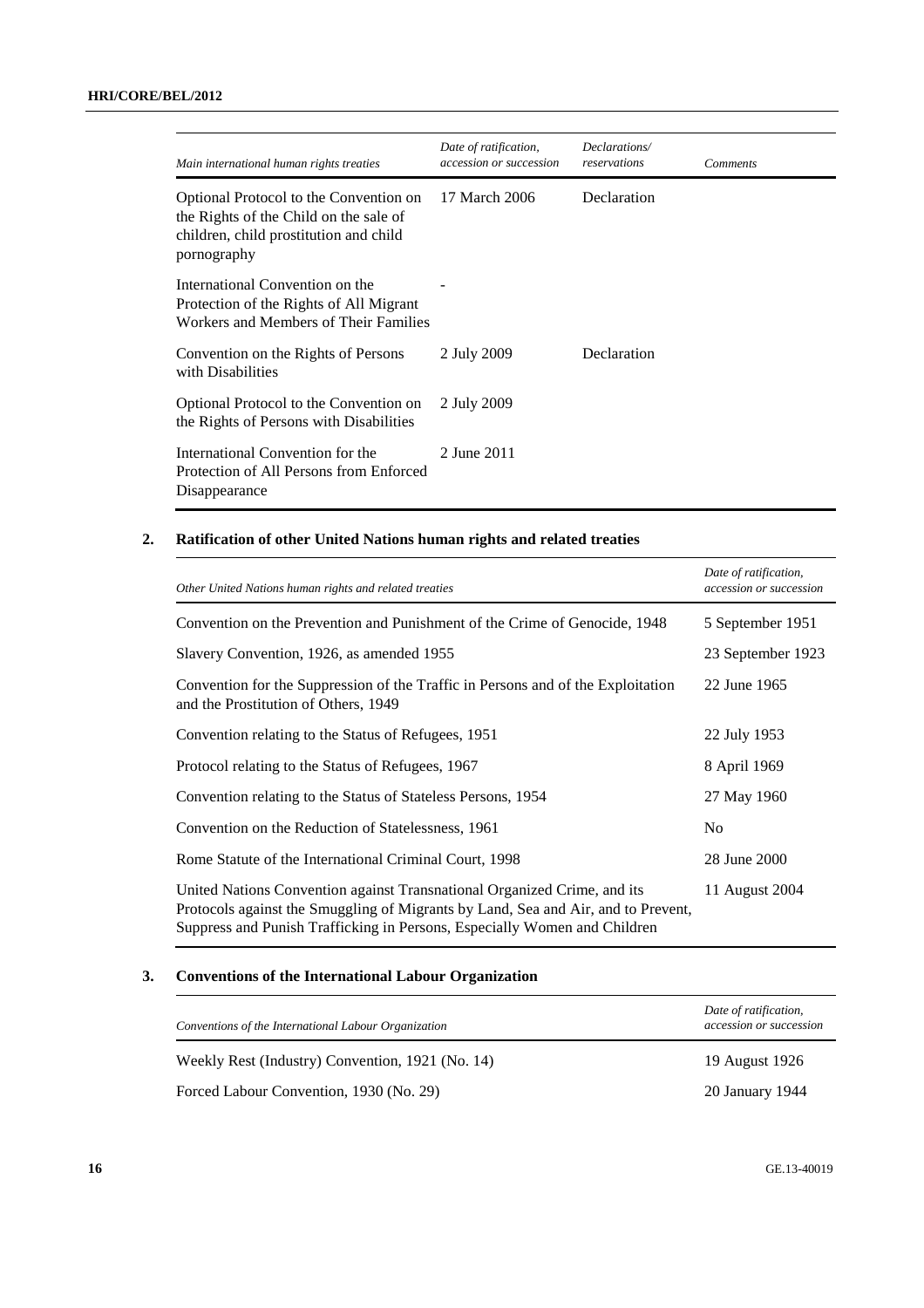## **HRI/CORE/BEL/2012**

| Conventions of the International Labour Organization                                        | Date of ratification,<br>accession or succession |
|---------------------------------------------------------------------------------------------|--------------------------------------------------|
| Labour Inspection Convention, 1947 (No. 81)                                                 | 5 April 1957                                     |
| Freedom of Association and Protection of the Right to Organize Convention, 1948<br>(No. 87) | 23 October 1951                                  |
| Migration for Employment Convention (Revised), 1949 (No. 97)                                | 27 July 1953                                     |
| Right to Organize and Collective Bargaining Convention, 1949 (No. 98)                       | 10 December 1953                                 |
| Equal Remuneration Convention, 1951 (No. 100)                                               | 23 May 1952                                      |
| Social Security (Minimum Standards) Convention, 1952 (No. 102)                              | 26 November 1959                                 |
| Abolition of Forced Labour Convention, 1957 (No. 105)                                       | 23 January 1961                                  |
| Discrimination (Employment and Occupation) Convention, 1958 (No. 111)                       | 23 March 1977                                    |
| Employment Policy Convention, 1964 (No. 122)                                                | 8 July 1969                                      |
| Labour Inspection (Agriculture) Convention, 1969 (No. 129)                                  | 8 September 1997                                 |
| Holidays with Pay Convention (Revised), 1970 (No. 132)                                      | 2 June 2003                                      |
| Minimum Age Convention, 1973 (No. 138)                                                      | 19 April 1988                                    |
| Labour Relations (Public Service) Convention, 1978 (No. 151)                                | 21 May 1991                                      |
| Occupational Safety and Health Convention, 1981 (No. 155)                                   | 28 February 2011                                 |
| Worst Forms of Child Labour Convention, 1999 (No. 182)                                      | 8 May 2002                                       |

## **4. Conventions of the United Nations Educational, Scientific and Cultural Organization**

| Conventions of the United Nations Educational, Scientific and Cultural Organization | Date of ratification,<br>accession or succession |
|-------------------------------------------------------------------------------------|--------------------------------------------------|
| Convention against Discrimination in Education, 1960                                | No                                               |

## **5. Conventions of the Hague Conference on Private International Law**

| Conventions of the Hague Conference on Private International Law                                                                  | Date of ratification,<br>accession or succession |
|-----------------------------------------------------------------------------------------------------------------------------------|--------------------------------------------------|
| Convention relating to the settlement of the conflicts between the law of nationality 2 May 1962<br>and the law of domicile, 1955 |                                                  |
| Convention on the law applicable to maintenance obligations towards children,<br>1956                                             | 26 August 1970                                   |
| Convention concerning the recognition and enforcement of decisions relating to<br>maintenance obligations towards children, 1958  | 19 November 1961                                 |
| Convention on the Civil Aspects of International Child Abduction, 1980                                                            | 9 February 1999                                  |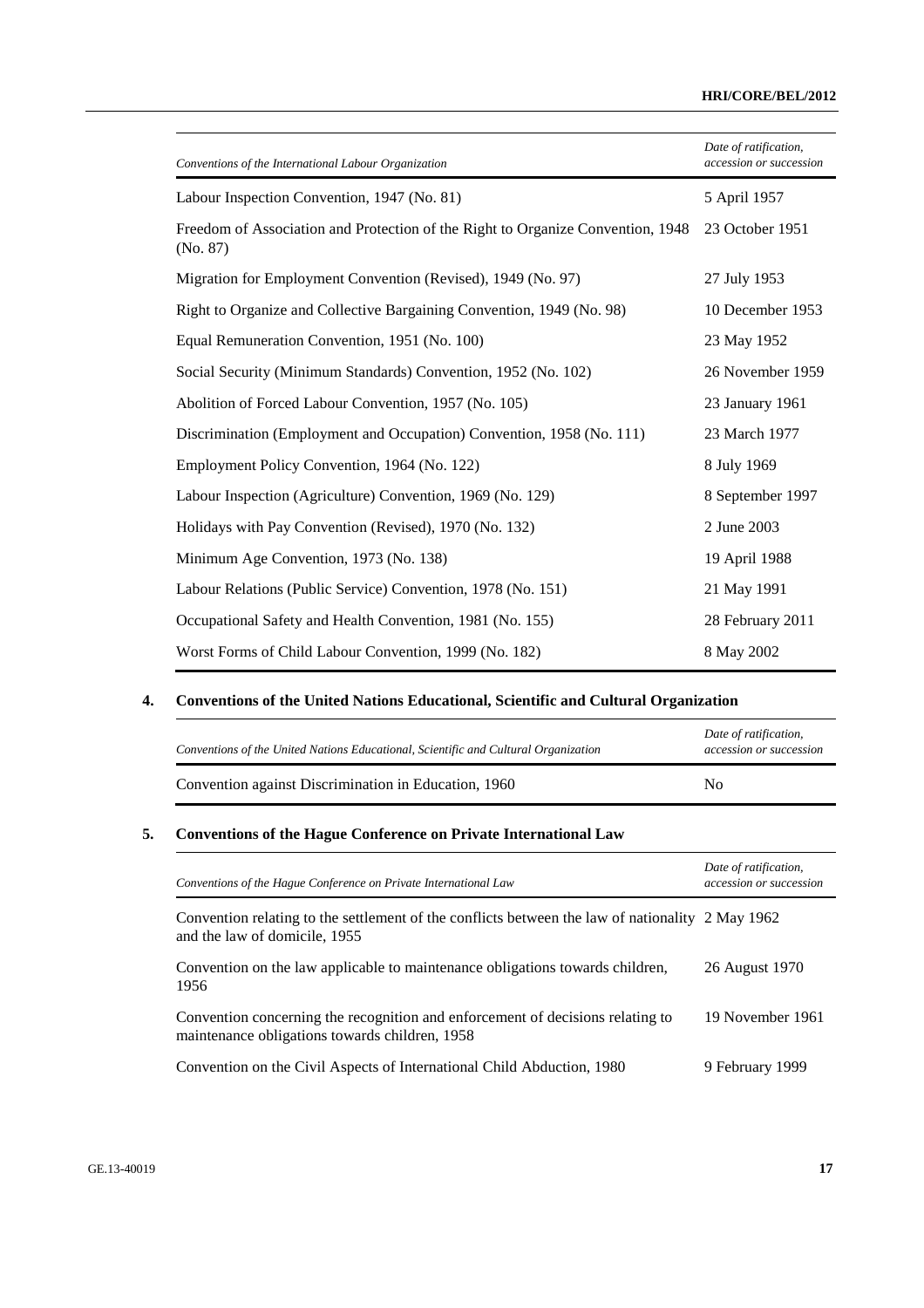| Conventions of the Hague Conference on Private International Law | Date of ratification,<br>accession or succession |
|------------------------------------------------------------------|--------------------------------------------------|
|                                                                  |                                                  |

Convention on Protection of Children and Cooperation in respect of Intercountry Adoption, 1993 26 May 2005

## **6. Geneva Conventions and other treaties on international humanitarian law**

| Geneva Conventions and other treaties on international humanitarian law                                                                                                | Date of ratification,<br>accession or succession |
|------------------------------------------------------------------------------------------------------------------------------------------------------------------------|--------------------------------------------------|
| Geneva Convention (I) for the Amelioration of the Condition of the Wounded and<br>Sick in Armed Forces in the Field, 1949                                              | 3 September 1952                                 |
| Geneva Convention (II) for the Amelioration of the Condition of Wounded, Sick<br>and Shipwrecked Members of Armed Forces at Sea, 1949                                  | 9 September 1952                                 |
| Geneva Convention (III) relative to the Treatment of Prisoners of War, 1949                                                                                            | 9 September 1952                                 |
| Geneva Convention (IV) relative to the Protection of Civilian Persons in Time of<br>War, 1949                                                                          | 9 September 1952                                 |
| Protocol Additional to the Geneva Conventions of 12 August 1949, and relating to<br>the Protection of Victims of International Armed Conflicts (Protocol I), 1977      | 20 May 1986                                      |
| Protocol Additional to the Geneva Conventions of 12 August 1949, and relating to<br>the Protection of Victims of Non-International Armed Conflicts (Protocol II), 1977 | 20 May 1986                                      |
| Convention on the Prohibition of the Use, Stockpiling, Production and Transfer of<br>Anti-Personnel Mines and on Their Destruction, 1987 (the Ottawa Convention)       | 4 September 1998                                 |

## **7. Ratification of regional human rights conventions**

| Council of Europe conventions                                                                                                                                                                                                        | Date of ratification,<br>accession or succession |
|--------------------------------------------------------------------------------------------------------------------------------------------------------------------------------------------------------------------------------------|--------------------------------------------------|
| Convention for the Protection of Human Rights and Fundamental Freedoms, 1950                                                                                                                                                         | 14 June 1955                                     |
| Protocol to the Convention for the Protection of Human Rights and Fundamental<br>Freedoms, 1952                                                                                                                                      | 14 June 1955                                     |
| European Social Charter, 1961                                                                                                                                                                                                        | 16 October 1990                                  |
| Protocol No. 4 to the Convention for the Protection of Human Rights and<br>Fundamental Freedoms, securing certain rights and freedoms other than those<br>already included in the Convention and in the first Protocol thereto, 1963 | 21 September 1970                                |
| Protocol No. 6 to the Convention for the Protection of Human Rights and<br>Fundamental Freedoms concerning the Abolition of the Death Penalty, 1983                                                                                  | 10 December 1998                                 |
| European Convention for the Prevention of Torture and Inhuman or Degrading<br>Treatment or Punishment, 1987                                                                                                                          | 23 July 1991                                     |
| Protocol No. 13 to the Convention for the Protection of Human Rights and<br>Fundamental Freedoms, concerning the abolition of the death penalty in all<br>circumstances, 2002                                                        | 23 June 2003                                     |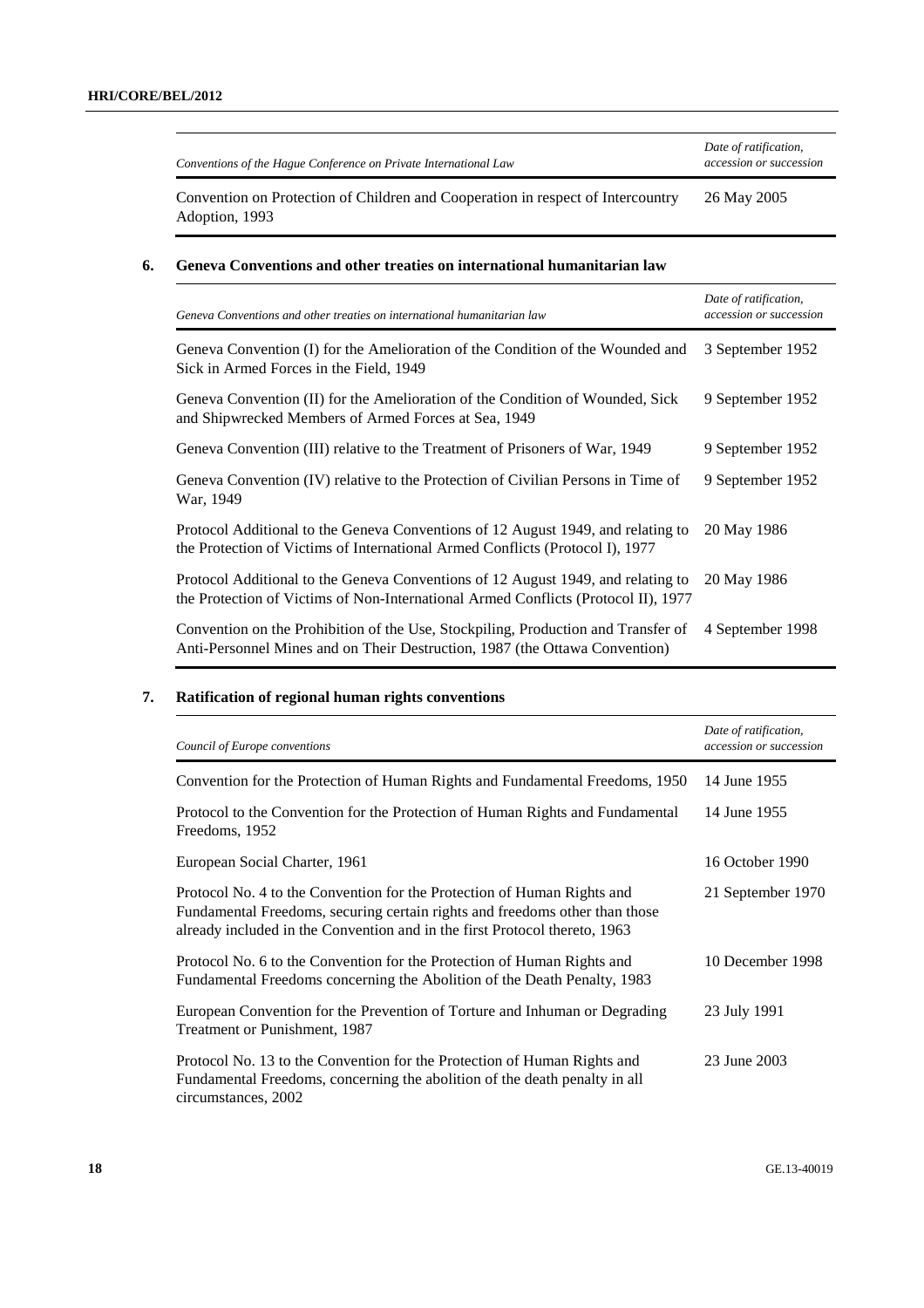| Council of Europe conventions                                                       | Date of ratification,<br>accession or succession |
|-------------------------------------------------------------------------------------|--------------------------------------------------|
| European Social Charter (revised), 1996                                             | 2 March 2004                                     |
| Council of Europe Convention on Action against Trafficking in Human Beings,<br>2005 | 27 April 2009                                    |

## **B. Legal framework for the protection of human rights at the national level**

## **1. Constitutional provisions relating to human rights**

115. Title II of the Constitution of Belgium ("Belgians and their rights") (arts. 8–32) recognizes many fundamental civil, political, economic, social and cultural rights.

116. The rights guaranteed by the Constitution include:

- Equality before the law (art. 10) and enjoyment, without discrimination, of recognized rights and freedoms (art. 11);
- Equality between men and women, including in access to elected and public office (art. 11 bis);
- Liberty of person (art. 12);
- Right to be tried by a judge assigned by law (art. 13);
- Lawfulness of penalties (art. 14);
- Abolition of the death penalty (art. 14 bis);
- Inviolability of the home (art. 15);
- Respect for property rights (art. 16);
- Freedom of thought, conscience, religion and expression (arts. 19 and 20);
- Respect for the best interests of the child (art. 22 bis):
- Right to a life consistent with human dignity, which covers the right to work, social security, decent housing, a healthy environment and cultural and social fulfilment (art. 23);
- Freedom of education (art. 24):
- Freedom of the press (art. 25);
- Right to assemble "peacefully and without arms" (art. 26);
- Freedom of association (art. 27);
- Right to submit petitions to the political authorities (art. 28):
- Freedom from interference with correspondence (art. 29);
- Freedom in the use of languages (art. 30);
- Equal protection for nationals and foreign nationals (art. 191).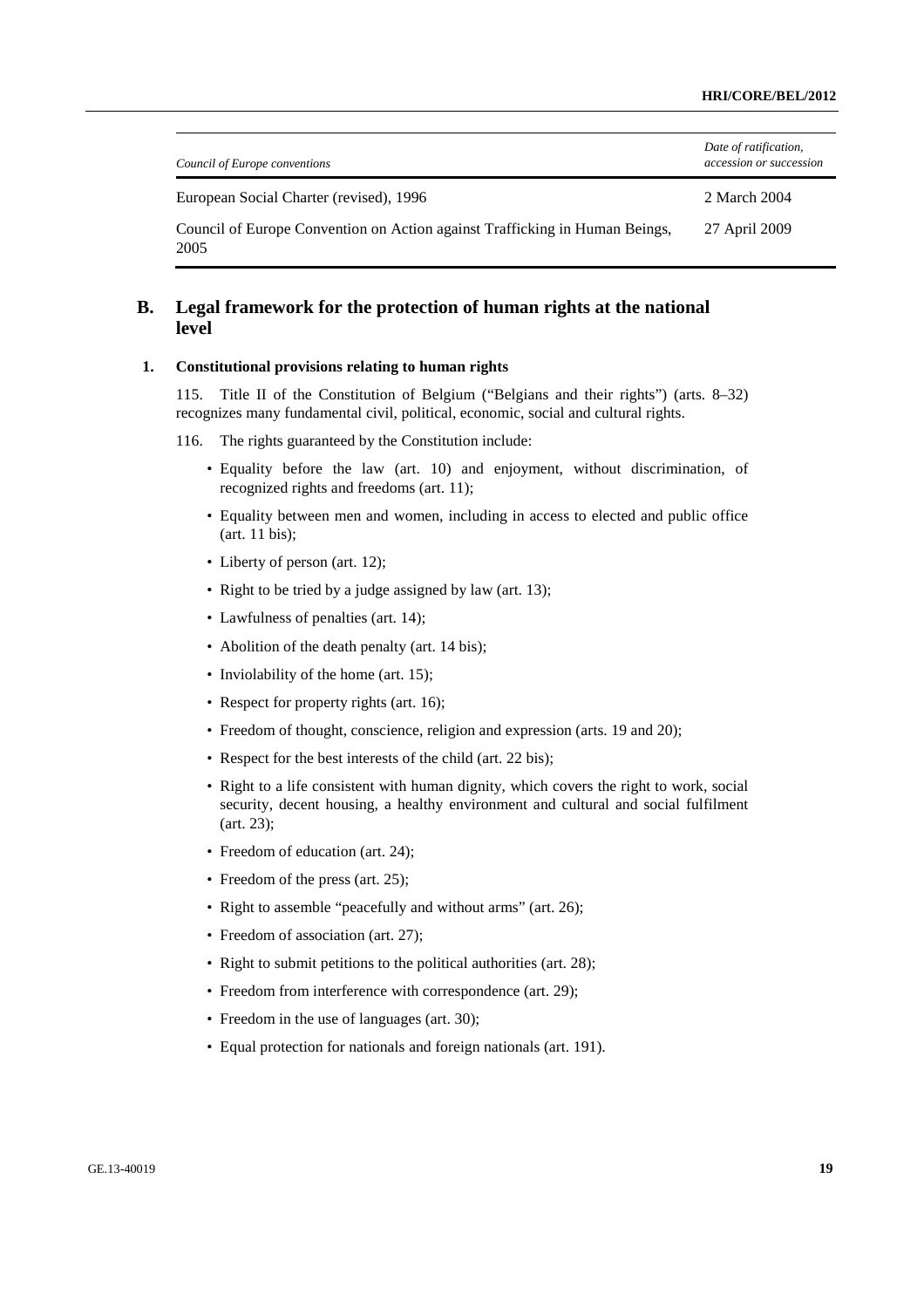## **2. Incorporation of human rights treaties into the national legal system**

117. The legal effect of the provisions of an international treaty depends on their recognized place in the hierarchy of internal law in the event of conflict with national provisions. In Belgium, several attempts have been made, in the course of constitutional reviews, to incorporate into law a general principle designed to give treaties the same standing as the provisions of internal law. Thus far, all such attempts have failed. The issue was resolved by the Court of Cassation, in a decision on 27 May 1971 in the case of the public limited company Fromagerie Franco-Suisse Le Ski. The Court affirmed the primacy of provisions of international treaties having direct effects in internal law over provisions of national origin, even subsequent ones. A Belgian court may therefore apply national provisions only if they are compatible with international treaties directly applicable in internal law.

## **3. Competent authorities in the area of human rights**

118. In the exercise of their functions, all the Belgian authorities are competent to apply the human rights set forth in the international instruments ratified by Belgium and in the Belgian Constitution and Belgian laws.

119. Certain courts are responsible for verifying respect for human rights.

 *(a) Constitutional Court* 

120. The Special Act of 9 March 2003, amending the Special Act of 6 January 1989 on the Court of Arbitration (*Official Gazette*, 11 April 2003), modified the powers of the Court of Arbitration, which became the Constitutional Court following the constitutional reform of 7 May 2007.

121. The Constitutional Court rules on applications for annulment and on questions referred for a preliminary ruling, particularly those concerning the conformity of legislative provisions (laws, decrees and ordinances) with certain constitutional provisions.<sup>1</sup>

122. Whereas the provisions concerned were once limited to articles 10, 11 and 24 of the Constitution, the procedure for assessing conformity now extends to the following:

- The whole of title II (arts. 8–32, "Belgians and their rights"), covering numerous fundamental rights and freedoms (principle of non-discrimination, respect for privacy and family life, respect for moral, mental and physical integrity, right to education, etc.);
- Article 170, which guarantees the principle of lawful taxation;
- Article 172, which provides that no privileges with respect to taxes can be established, and that no exemption or reduction of taxes can be established except by law;
- Article 191, which provides that all foreigners in Belgian territory shall enjoy protection of their persons and property, except where otherwise provided by law.

123. It should be noted that, in keeping with the consistent jurisprudence of the Constitutional Court, the fundamental rights and freedoms enshrined in the Constitution and the fundamental rights conferred by international treaties having a direct effect in

 $<sup>1</sup>$  The Constitutional Court is also competent to rule on the compliance of a law, decree or ordinance</sup> with norms established by or pursuant to the Constitution in order to determine the respective powers of the State, communities and regions, as well as on any conflicts between decrees or ordinances issued by different legislatures, provided that the conflict arises over their area of application.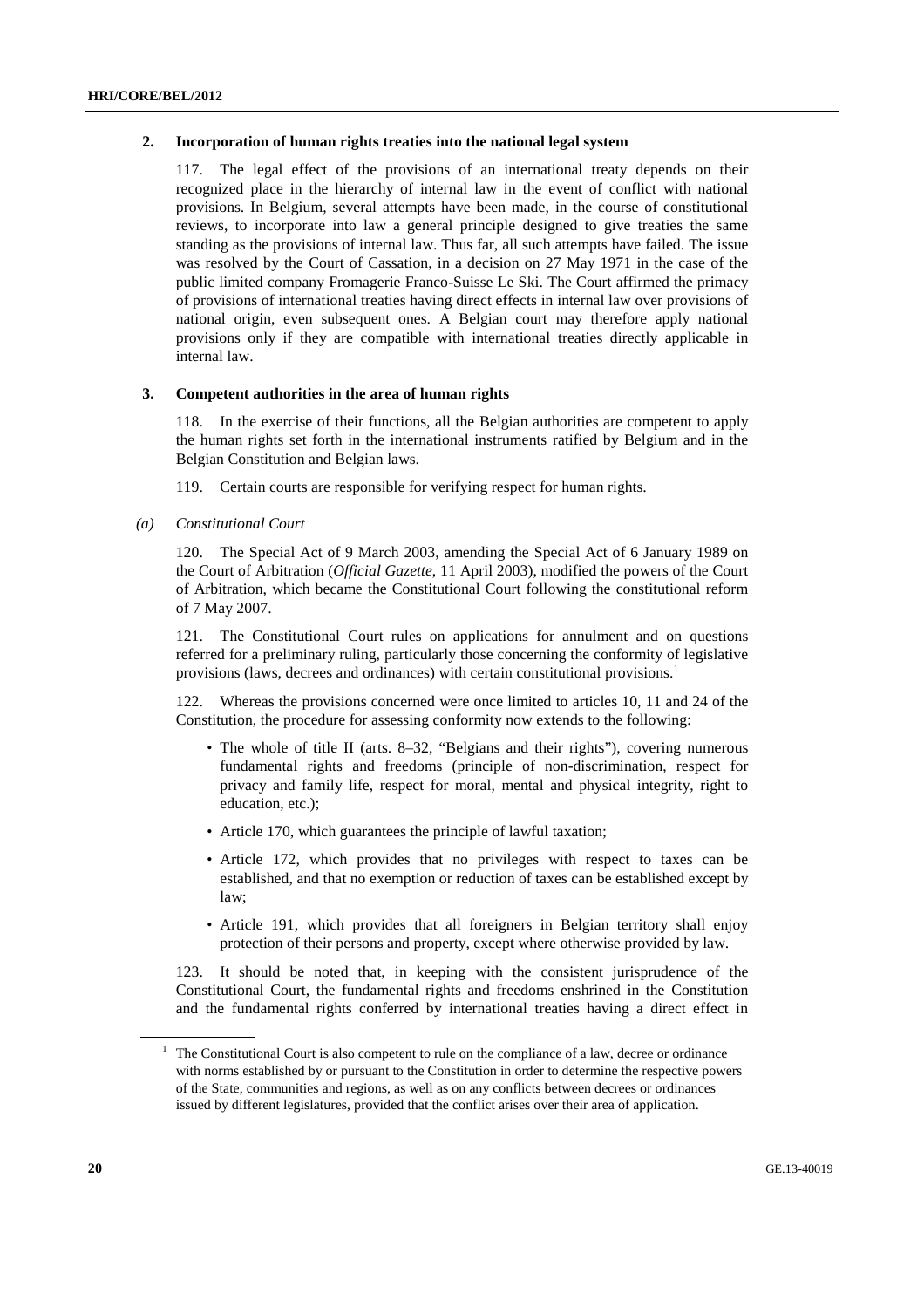Belgian law are upheld in Belgium without discrimination. This jurisprudence shows that the Court regarded itself from the outset as being competent to determine the conformity of laws, decrees and ordinances with constitutional rights and freedoms through its procedure for assessing conformity with articles 10, 11 and 24 of the Constitution (the Constitutional Court's initial area of competence).

#### *(b) Administrative courts*

124. The Council of State is both an advisory and a judicial body, at the intersection of the legislative, executive and judicial branches of government. It owes its existence mainly to the legislature's desire to provide all natural and legal persons with an effective remedy for administrative acts that are prejudicial to them.

125. Its main function is therefore to suspend and nullify administrative acts (individual acts and rules) that contravene the applicable rules of law. Its rulings on petitions take the form of decisions and ordinances.

126. However, affording protection against arbitrary administrative decisions is not the sole purpose of the Council of State. It also acts as an advisory body on legislative and regulatory matters.

127. The Council of State is also a court of cassation that hears appeals against decisions of the lower administrative courts.

128. Another administrative court that should be mentioned is the Aliens Litigation Council.

129. It hears appeals against individual decisions taken under the laws on entry to Belgian territory, temporary and permanent residence and removal of aliens, including decisions on asylum applications by the Office of the Commissioner-General for Refugees and Stateless Persons. The Council has full jurisdiction over the cases brought before it, i.e. it can overturn or uphold a decision. It also rules on applications to nullify decisions other than those of the Office of the Commissioner-General for violations of essential points of procedure.

130. The decisions of the Aliens Litigation Council are subject to administrative review by the Council of State.

#### *(c) Justiciability of treaties in domestic courts*

131. When no provision of an international treaty expressly determines that all or some of its provisions are self-executing in contracting States, under Belgian law it is for the court to decide whether a treaty provision is self-executing. This is a question of interpretation, which the court must resolve in the light of, inter alia, articles 31 to 33 of the Vienna Convention on the Law of Treaties of 23 May 1969. In Belgium, it is generally recognized that an international provision produces direct effects when it is clear and comprehensive, when it requires the Belgian State either to refrain from action or to take some specific action, and when it may be invoked as a source of law by individuals without the need for any additional domestic legislation.

132. To take an example, the International Covenant on Civil and Political Rights does not specify whether its provisions are directly applicable. Consequently, in accordance with the above principles, its direct applicability is a matter to be decided by the courts. Accordingly, the Court of Cassation, in a decision of 17 January 1984, affirmed that article 9, paragraph 2, of the Covenant produced direct effects in internal law for individuals. Since then, the Court of Cassation has confirmed the direct applicability of other provisions of the Covenant.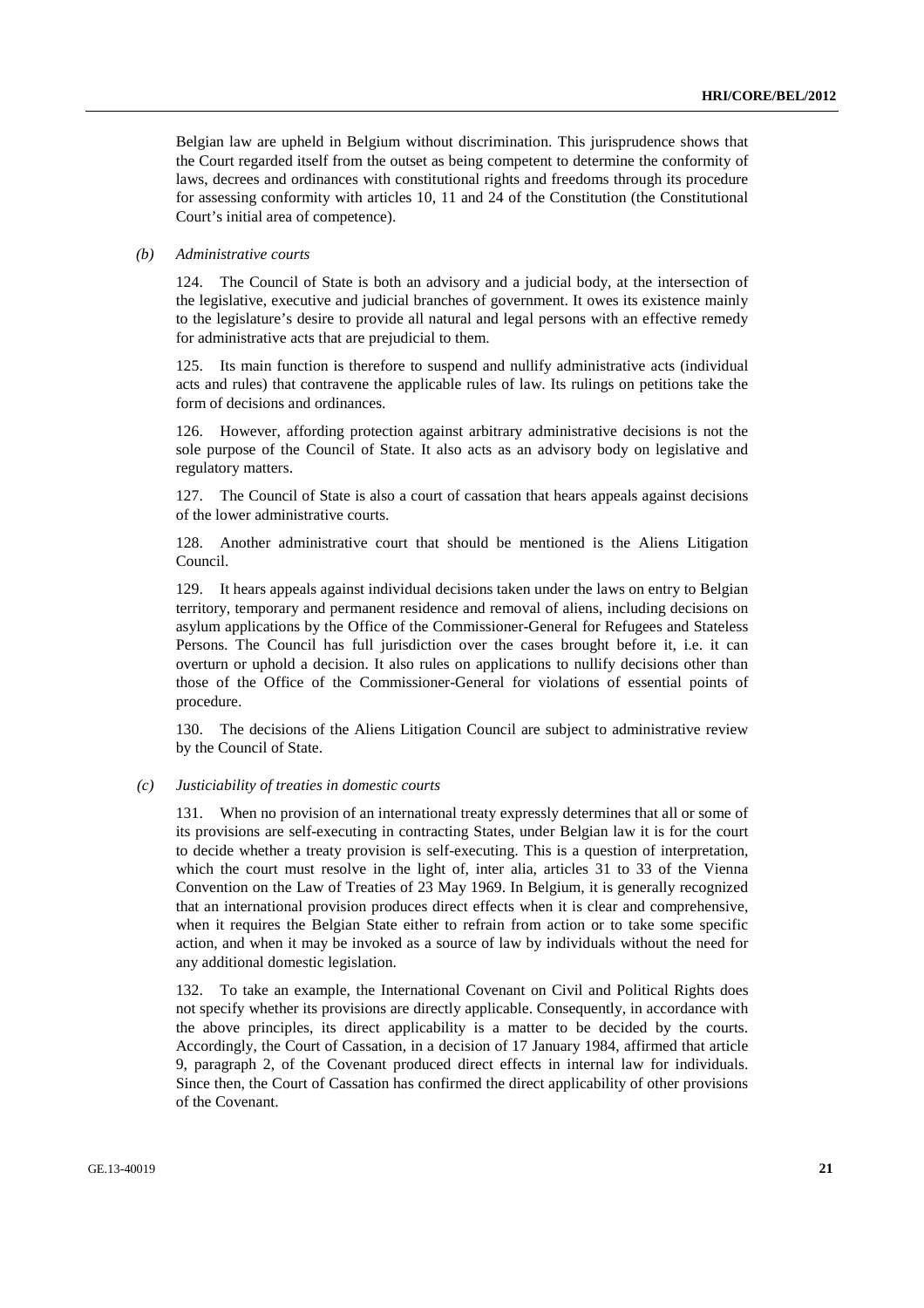#### **4. Remedies available to the injured party**

#### *(a) Possibilities for crime victims to exercise their rights*

133. Article 4 of the preliminary title of the Code of Criminal Procedure gives the victim of a crime the option of bringing an action before either a criminal court or a civil court. The choice is entirely up to the victim. A civil action is quite different from a public prosecution: the latter can be brought even if the offence caused no harm or if the victim is not claiming damages; a civil action can be brought even if no prosecution is initiated.

134. A civil action can theoretically be brought before a criminal court, provided that a public prosecution is brought before the same judge at the same time. In criminal cases, a civil action is ancillary to the public prosecution.

#### *(b) Criminal proceedings*

135. Victims of crime can intervene in criminal proceedings in various ways (see below for a brief summary).

## *(c) Status of injured party*

136. A person can obtain the status of injured party by filing a statement with the secretariat of the prosecutor's office, either in person or through a lawyer. The injured party has the right to be informed if proceedings are discontinued, and why, and to be informed if an investigation is opened and a date set for a hearing before an investigating judge or trial court. The injured party may also submit any documents they feel would be useful for the case file.

137. If the case is brought before a trial court, simply submitting a complaint or obtaining the status of injured party does not guarantee the award of damages.

138. The injured party must file a civil action with the trial court ("sue for damages in criminal proceedings"); or they may decide to bring an action only in a civil court (see above).

### *(d) Damages and civil actions*

139. A plaintiff who sues for damages in criminal proceedings enjoys certain rights:

(i) On certain conditions and at specific times, they may ask the investigating judge to show them the prosecution file or, more specifically, the part of it that deals with the acts that led them to sue for damages;

(ii) Also on certain conditions, they may ask the investigating judge to carry out further investigations.

140. If the trial court declares the civil action admissible and well-founded, the plaintiff also enjoys a number of rights in the sentence-enforcement phase.

141. Crime victims can sue for damages in various ways and at various times.

142. They can make a simple statement before an investigating judge; if no investigation has been initiated, they must pay a deposit when doing this. If an investigation is under way, the plaintiff can join the criminal prosecution. They can also file a civil action when the case is brought before the judge in chambers or at the hearing before a trial court.

### *(e) Private prosecution*

143. In the case of infractions and offences, the victim may take out a private prosecution. To do this, the victim must have the perpetrator summoned by a bailiff and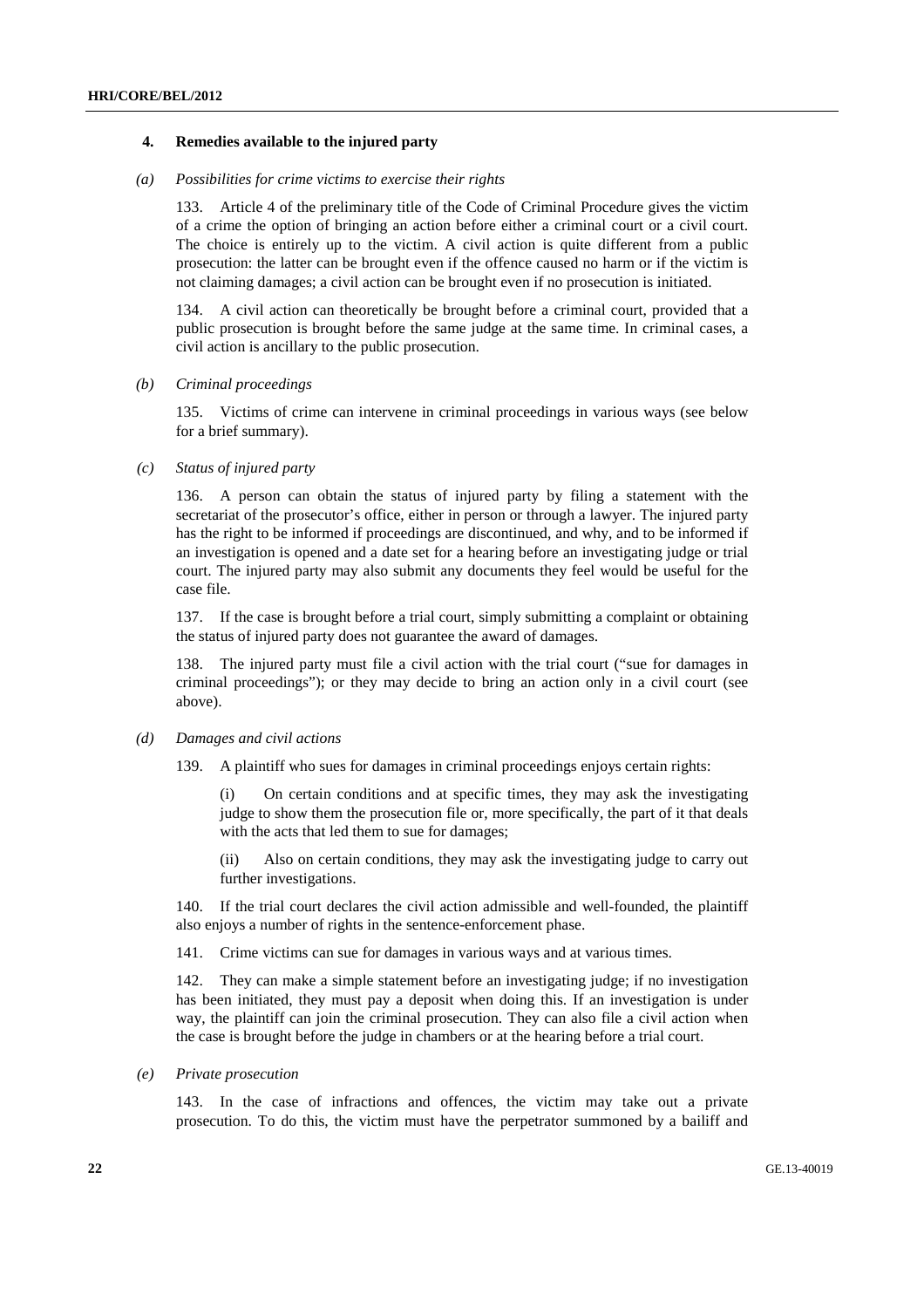must file a civil action at the hearing. A private prosecution may not be brought against a minor.

 *(f) Appeals* 

144. An appeal is possible if:

- The trial court rejects the claim for compensation:
- The victim considers the award to be too low.

145. However, the victim may not appeal against the sentence handed down; only the public prosecutor can do this. An appeal means the case will be re-examined by a higher court.

 *(g) Civil proceedings* 

146. The victim may decide to bring a purely civil action. In this case, they must produce evidence of the offence committed and the civil court must wait until proceedings in the trial court have been completed.

 *(h) Recognition of a regional human rights court* 

147. Belgium has signed and ratified the European Convention on Human Rights, which established the European Court of Human Rights to oversee compliance with the Convention by the States that ratified it. The Court was reformed by Protocol No. 11 and again recently by Protocol No. 14, which aims to address the growing number of individual applications.

148. The judgements of the European Court of Human Rights that went against Belgium have led to several changes in Belgian legislation. For example, the Court found that the refusal of the Assize Court to put case-specific questions to the jury concerning the existence of aggravating circumstances was a violation of article 6 of the Convention, which guarantees a fair hearing.<sup>2</sup> Since then, not only does the Assize Court put casespecific questions to the jury concerning the existence of aggravating circumstances, but Belgium has also amended its Code of Criminal Procedure to authorize the reopening of criminal proceedings in the event of a violation. Another example relates to the failure to notify a person of the types of remedy available against a conviction in absentia, which was also considered by the European Court of Human Rights to be a violation of article 6 of the Convention.<sup>3</sup> A circular was adopted to ensure that the person concerned is informed of the form and deadline for challenging a conviction in absentia once they are notified of the court's decision.

## **C. Framework within which human rights are promoted at the national level**

#### **1. National and regional parliaments and assemblies**

149. Belgian parliamentarians at all levels of government have an important role to play in the promotion of human rights. Various options, which serve different purposes, are available to them for this purpose:

<sup>&</sup>lt;sup>2</sup> European Court of Human Rights, judgement in the case of *Göktepe v. Belgium*, 2 June 2005.

European Court of Human Rights, judgement in the case of *Da Luz Domingues Ferreira v. Belgium*, 24 May 2007.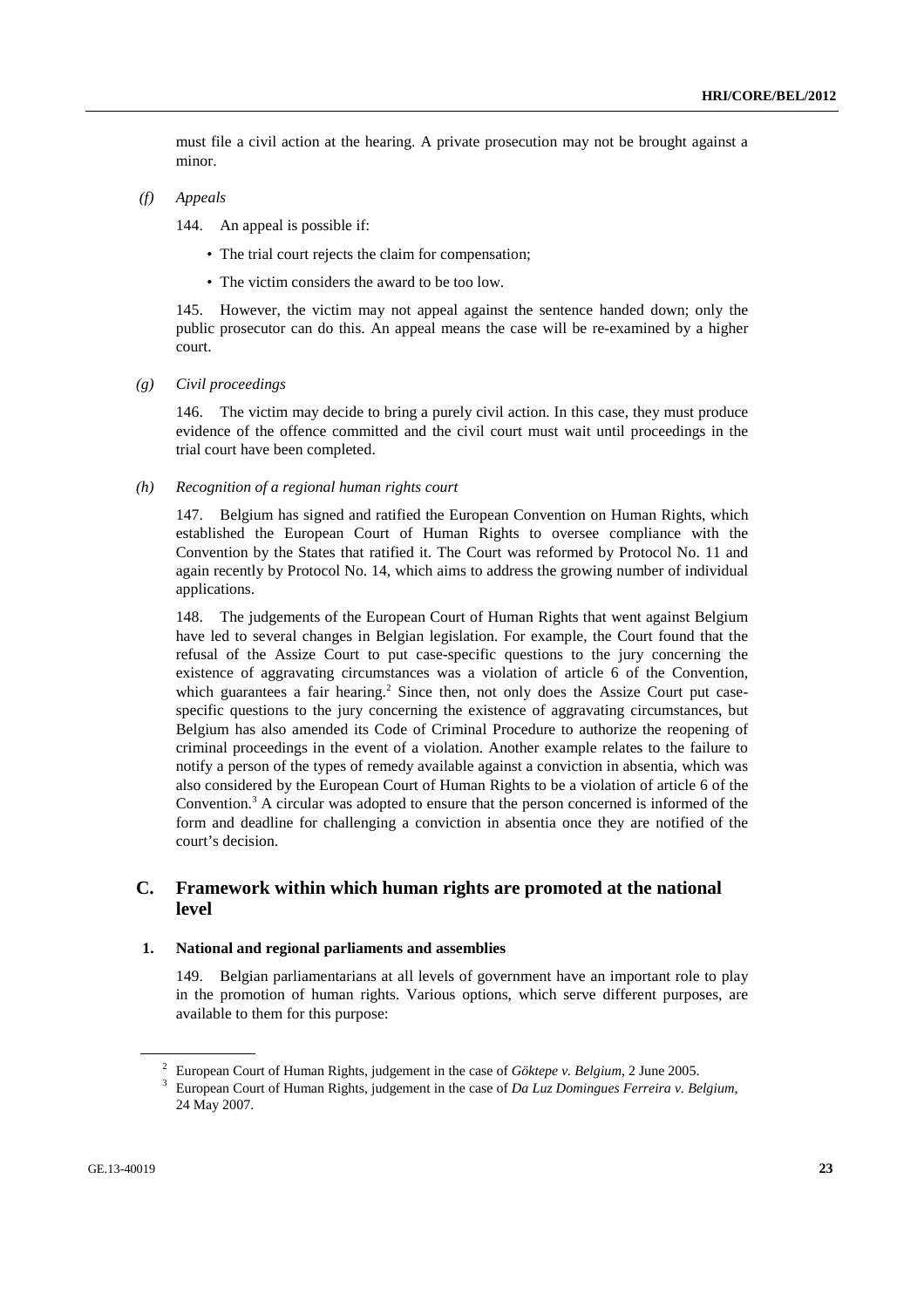(a) *Legislating to protect children*: the aim is to offer children the best possible protection of their rights by amending or adopting new legislation. A large number of laws (or decrees or ordinances in the case of the regions and communities) and decisions are adopted by parliaments, for example in the area of the rights of children in the paediatric or psychiatric wards of hospitals or in many other areas where the principles of the Convention on the Rights of the Child are applicable;

(b) *Adopting other legislative measures within their power*;

(c) *Monitoring government action*: parliamentarians raise many oral or written questions, as well as submitting parliamentary questions, and keep a close watch on the government's action in the field of human rights. Ministers are regularly questioned in parliament on, for example, action plans for children's rights and other cross-cutting issues, the country's periodic reports to treaty-monitoring bodies, and reports on the activities of the ombudsmen for human rights and children's rights;

(d) *Monitoring the use of resources*: parliamentarians are encouraged to ask questions about the allocation of resources to policies that affect the exercise of human rights. There is undoubtedly a need to improve this aspect of parliament's work, although the budget for some children's rights action plans is already clearly indicated;

(e) *Raising public awareness*: the aim is to organize events and public debates. In the area of children's rights, this is done at some levels of government by, among other things, establishing children's or students' parliaments and taking account of their recommendations in parliamentary work. Each legislature has its own projects for raising awareness among children and adults. Parliamentarians also set up ad hoc working groups on children's rights, and there are occasional interparliamentary meetings with civil society.

#### **2. National human rights institutions**

150. Although a national human rights institution has not yet been set up, there are several mechanisms for dealing with human rights issues:

(a) The *Centre for Equal Opportunities and Action against Racism* is responsible for promoting equal opportunities and combating all forms of discrimination, exclusion, restriction or preferential treatment based on certain criteria,<sup>4</sup> ensuring respect for the fundamental rights of foreigners and stepping up the fight against people-trafficking and smuggling. It is also mandated to perform any task set for it by the public authorities. In this context, it was designated to perform the duties set out in article 33, paragraph 2, of the Convention on the Rights of Persons with Disabilities. It has been granted B-status by the Subcommittee on Accreditation of the International Coordinating Committee of National Institutions for the Promotion and Protection of Human Rights;

(b) The *Institute for Equality between Women and Men* is responsible for guaranteeing and promoting gender equality and for combating any form of gender-based discrimination or inequality. It addresses recommendations to the public authorities, organizes support for associations working in this area and can bring legal proceedings in disputes concerning gender equality;

(c) The *Federal Ombudsman* and the ombudsmen in the federate entities, who are answerable to their respective parliaments, handle complaints about the actions and functioning of the administrative authorities within their jurisdiction. They are also

<sup>4</sup> Nationality, presumed race, skin colour, parentage, national or ethnic origin, sexual orientation, civil status, birth, wealth, age, religious or philosophical beliefs, current or future state of health, disability, political beliefs, physical or genetic characteristics and social origin.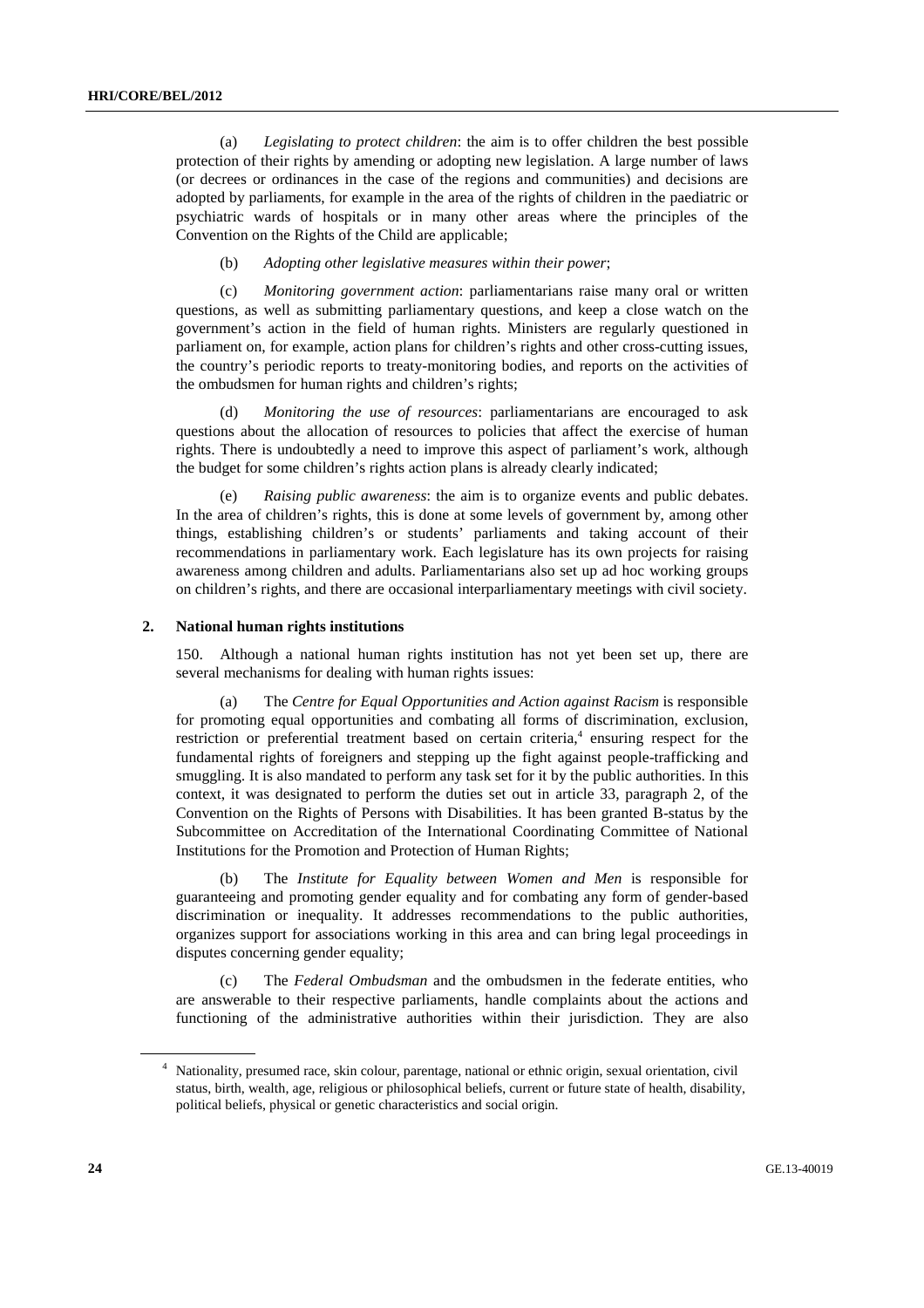competent to receive complaints about possible human rights violations by the administrative authorities;

(d) The *Standing Committee on the Supervision of the Police Services* ("Committee P") is the external body responsible for overseeing the overall functioning of the police, inspection and control services and the exercise of police functions by all public servants concerned. It reports to parliament;

(e) The *Commission on Privacy Protection* is responsible for protecting privacy in the processing of personal data. Its main job is to reply to requests for information and deal with complaints submitted to it under the Act of 8 December 1992 on privacy protection in the processing of personal data;

(f) The *Inter-ministerial Commission on Humanitarian Law* coordinates the implementation of international humanitarian law instruments;

(g) The *National Commission on the Rights of the Child*, established in 2005 and operational since 2007, is a platform for consultation that brings together federal, community and regional authorities as well as child rights associations. Its main task is to draft and present the five-yearly report on the implementation of the Convention on the Rights of the Child and to help draw up other documents on children's rights that Belgium has to submit to international bodies. It examines and oversees the implementation of the recommendations of the Committee on the Rights of the Child and can make proposals and recommendations to the relevant authorities;<sup>5</sup>

(h) *Independent institutions in the field of children's rights at the regional level* the Office of the Commissioner for Children's Rights at the Flemish parliament<sup>6</sup> and the Delegate-General for Children's Rights appointed by the Government of the French Community receive and process complaints and can make recommendations relating to their mandate.

## **3. Dissemination of human rights instruments**

151. The official texts dealing with the implementation of human rights at all levels of government are translated into the State party's official languages and transmitted to the various parliaments, as well as to the authorities, public services and professionals responsible for implementing human rights in practice. The official texts are also made available to the general public on the websites of the above-mentioned institutions.

152. Some public authorities have taken two further steps: funding the publication and distribution costs of alternative reports or studies on human rights by NGOs; and having official texts or United Nations recommendations on human rights translated into a language and form accessible to children or adults who have difficulty reading or who have special needs.

<sup>&</sup>lt;sup>5</sup> Act of 1 May 2006 adopting the agreement on cooperation between the State, the Flemish Community, the Flemish Region, the French Community, the Walloon Region, the German-speaking Community, the Brussels-Capital Region, the Joint Community Commission and the French Community Commission, establishing the National Commission on the Rights of the Child, of 19 September 2005 (*Official Gazette*, 10 November 2006). 6

Decree on the establishment of the Office of the Commissioner for Children's Rights pursuant to the creation of the post of Commissioner for Children's Rights (*Official Gazette*, 7 October 1997).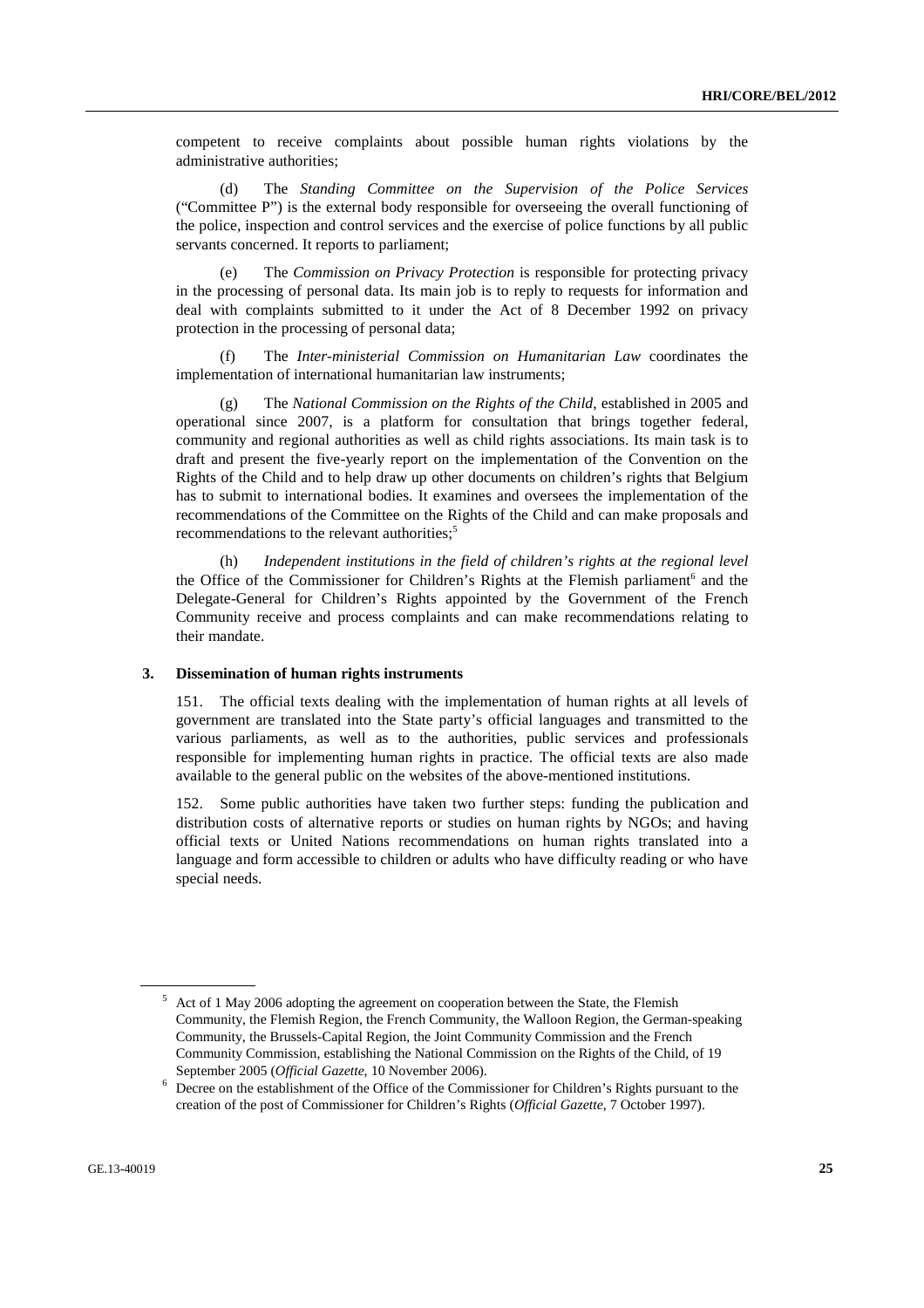## **4. Raising human rights awareness among public officials and other professionals**

153. Awareness-raising and training in human rights are tackled differently by different public authorities. Some professionals receive both initial training and regular advanced training in human rights, and are tested on their knowledge. This group includes, in some jurisdictions, teachers and lawyers who are specialized in the rights of young people, as well as supervisors of homework clubs and holiday camps. More needs to be done, however, to build on, systematize and further develop such training for the appropriate occupational groups.

## **5. Promotion of human rights awareness through educational programmes and Government-sponsored public information**

154. Knowledge of human rights is an educational goal, taught and tested as such, in some jurisdictions; for example, the Flemish Community has issued a decree setting goals for courses on human rights, children's rights and active citizenship. Moreover, the communities devote a good deal of attention to passing on the memory of crimes of genocide to the next generation in schools.

155. Much more progress is expected to be made in future as a result of the greater focus in recent years on information, education and training in the field of human rights and, especially, children's rights. As a result, these elements are now priorities in various national, regional or community action plans.

## **6. Promotion of human rights awareness through the mass media**

156. The media are very active in the area of human rights information and education and are constantly working with institutions and associations to publicize human rights principles. The media are completely independent in this respect, although they may be financed or subsidized under European, federal, regional or community policies.

### **7. Role of civil society, including non-governmental organizations**

157. The role of civil society in the promotion of human rights is recognized and supported at all levels of government through the provision of human or financial resources.

158. Civil society has a prime role in the decision-making process as regards the realization of fundamental rights in Belgium, as it is an official partner of the various public authorities in the monitoring, follow-up and evaluation mechanisms for the observance, protection and realization of fundamental rights. Civil society organizations are involved upstream and downstream in decisions by the public authorities on policies to promote human rights.

### 159. These organizations include:

(a) The *Ligue des droits de l'homme* and the *Liga voor Mensenrechten*, which fight against injustice and violations of fundamental rights. They raise public awareness of these rights (violence at the hands of institutions, access to justice, respect for minorities, women's rights, etc.), challenge the government and do a lot to train adults (as part of their ongoing educational activities) and to provide teaching aids and courses for education professionals;

(b) *Coordination des ONG pour les Droits de l'Enfant* (CODE) and *Kinderrechtencoalitie Vlaanderen*: these two umbrella organizations share the aim of protecting and defending children's rights in Belgium and the rest of the world;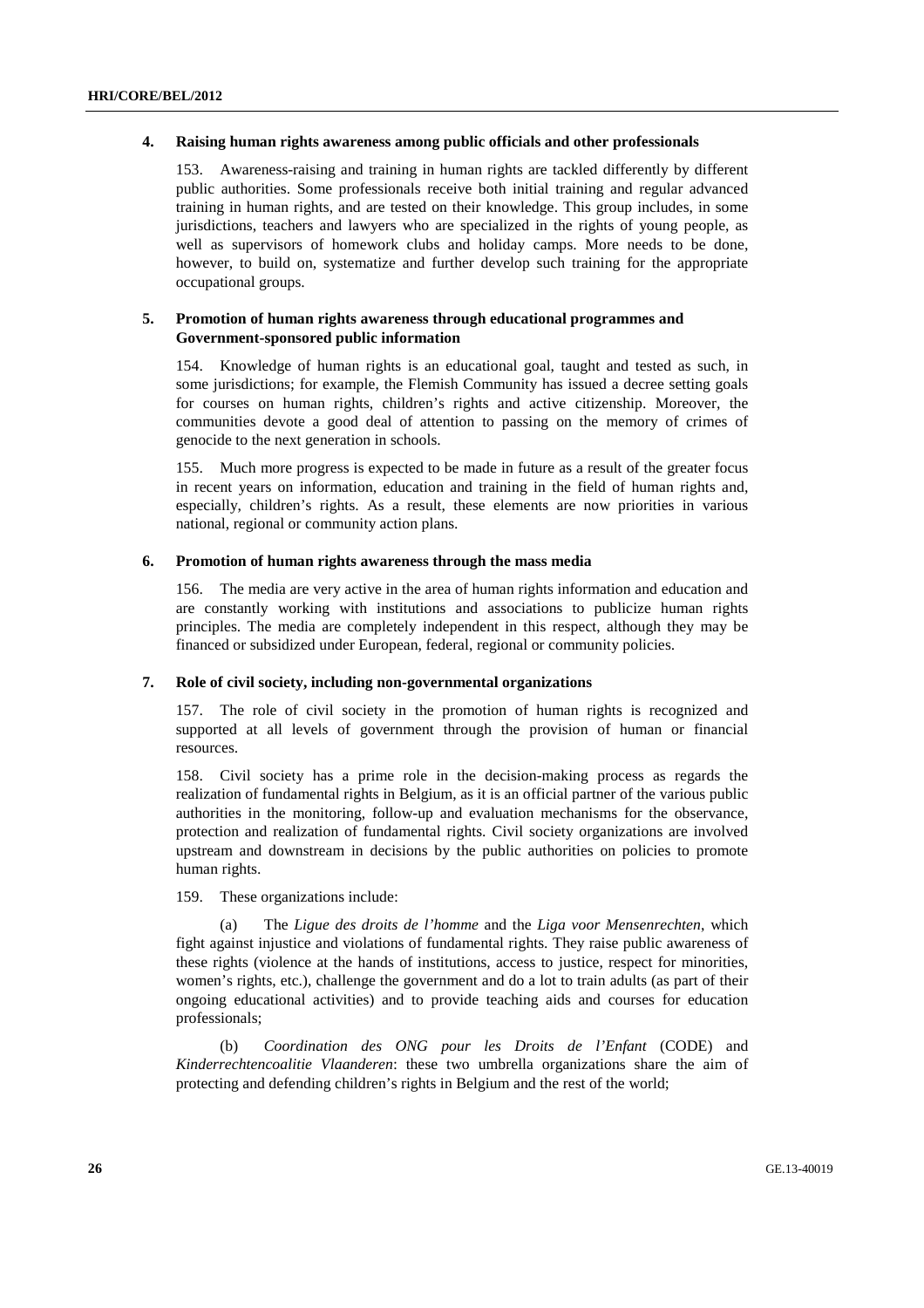(c) *UNICEF Belgium*: the Belgian branch of the United Nations Children's Fund. It works to promote the Centre interdisciplinaire des droits de l'enfant, particularly towards children. With its "What Do You Think?" project, it is trying to give children a voice in the Committee on the Rights of the Child. On the basis of this project, and in consultation with "youth councils", it produces a report on children and young people in Belgium which it sends to the Committee on the Rights of the Child within the framework of the consideration of Belgium's periodic report;

(d) The *Vormen* non-profit association is a centre of expertise on education in children's and human rights in the Flemish Community, which provides it with financial support. It develops materials and methods for addressing rights-related issues in schools and elsewhere;

(e) The *Kenniscentrum Kinderrechten* (KeKi) and the *Centre Interdisciplinaire des Droits de l'Enfant* (CIDE) are two research and training centres that aim to widely disseminate child rights expertise and promote multidisciplinary studies.

160. There is also a whole range of multidisciplinary bodies (high councils, advisory committees) comprising government representatives, academics and representatives of civil society, whose aim is to liaise with and inform government institutions about human rights issues.

#### **8. Budget allocations and trends**

161. Given the complexity of the institutional arrangements in Belgium, it is not as yet possible to determine how much of the budget is allocated to fulfilling the country's human rights obligations.

#### **9. Development cooperation and assistance**

162. Belgian development cooperation is delivered within the framework of the Millennium Development Goals, with the focus on sustainable human development and combating poverty. Belgium believes that achieving the Goals is directly related to the promotion and observance of human rights in partner countries. Almost all the work done by the Directorate-General for Development Cooperation contributes directly or indirectly to the realization of social and economic rights.

163. Every year, the Belgian development agency subsidizes activities specifically linked to human rights in developing countries, such as support for elections or the justice system.

164. In the context of multilateral cooperation, the development agency supports and funds organizations working in the field of human rights such as the Office of the United Nations High Commissioner for Human Rights, UNICEF, the United Nations Development Fund for Women (UNIFEM) (now UN-Women, the United Nations Entity for Gender Equality and the Empowerment of Women) and the United Nations Population Fund (UNFPA) (sexual and reproductive rights).

165. In the context of bilateral cooperation, the Belgian development agency is actively involved in various ways in the promotion and protection of human rights in 18 partner countries. The minister for cooperation and development produces annual reports on the human rights situation in these countries for the Belgian parliament. Human rights are the focus of many initiatives and are approached in the framework of a political dialogue at both the European and the bilateral level. The new cooperation target programmes with partner countries systematically include a clause committing the two countries to promote good governance, human rights, democracy and the rule of law.

166. The Belgian development agency also supports human rights NGOs and civil society organizations. It does this either by providing direct support to civil society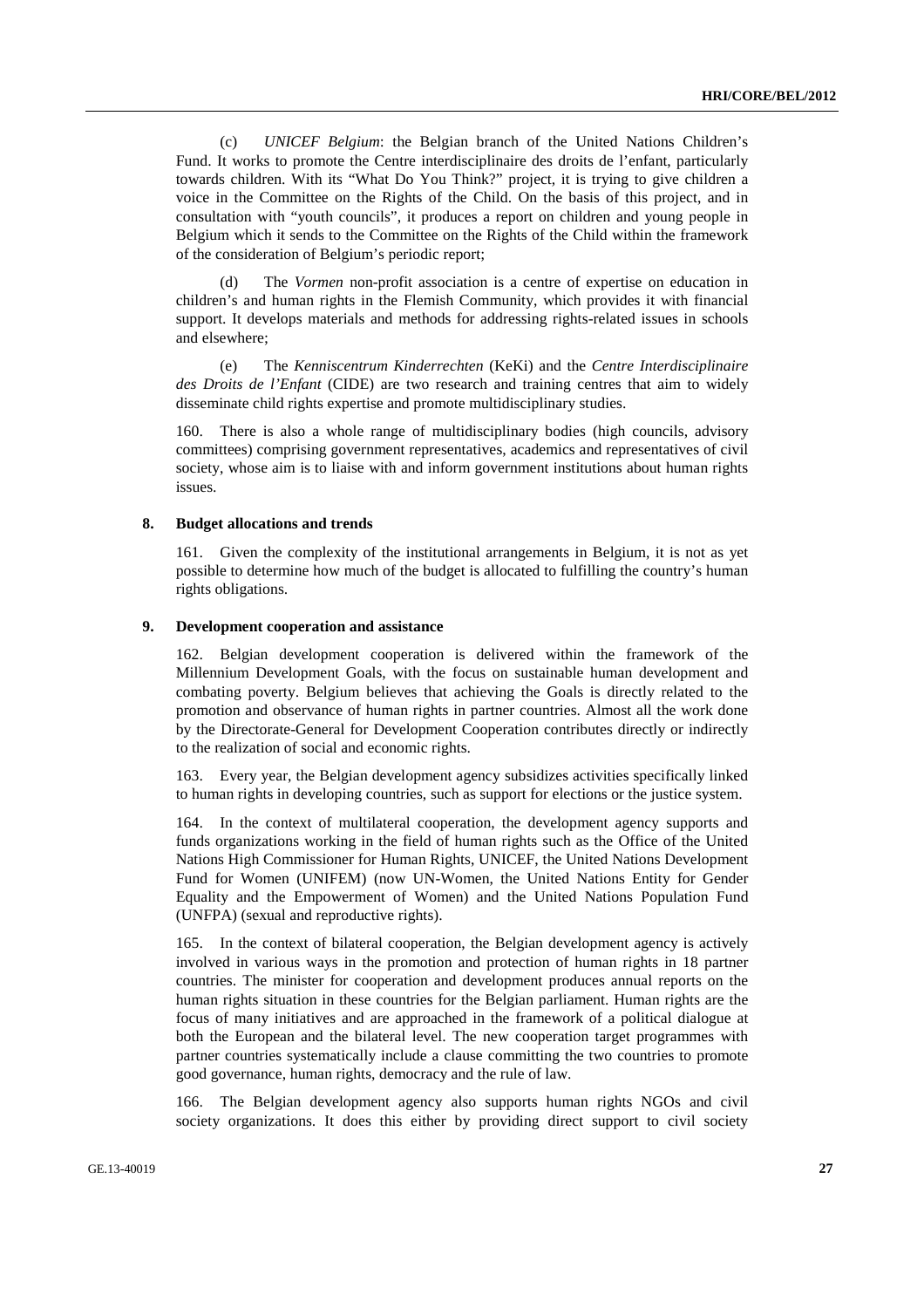organizations in partner countries or by supporting the programmes of Belgian organizations (e.g. NGOs or trade unions) that are helping their counterparts to promote awareness of and respect for human rights in their country. It also indirectly subsidizes a number of initiatives to raise public awareness in Belgium of human rights in developing countries.

167. Gender equality, the empowerment of women and children's rights are treated as cross-cutting issues in the work of the Belgian development agency. In particular, Belgium has quadrupled its unearmarked contributions to UNICEF since 2009, and funds a programme to combat serious violations of children's rights, including sexual violence in armed conflicts. With regard to women, the Belgian development agency focuses on their health and sexual and reproductive rights; women, peace and security, including the fight to stop sexual violence against women; girls' education; and training for women, as well as the economic empowerment of women from rural areas.

## **D. Reporting process at the national level**

168. In Belgium, the focal point for the preparation and transmission of reports to the United Nations is the Federal Public Service for Foreign Affairs. This institution also makes the practical arrangements for drafting these reports.

169. The first stage in drafting the reports is to list the issues to be dealt with in the report and to determine which level of government, ministry or agency is responsible for each of them. A steering agency — the body considered best placed to have an overview of the issue — is then designated for each issue. The steering agency is responsible for drafting a contribution on the issue concerned for inclusion in the final report. The steering agency is designated by consensus at a coordination meeting.

170. Two important remarks should be made at this point:

(a) In a federal country like Belgium, the levels of government, ministries or agencies responsible for, or with a general interest in, a particular issue are many and varied. Coordination is therefore of the utmost importance. The coordination process must cover a broad range of participants and must be neutral, and so capable of producing a synthesis of different points of view;

(b) The only bodies or agencies that are entitled to speak on behalf of the government are those that report to the executive, at either the federal or the federate level. Representative or advisory bodies have no authority to speak for or on behalf of the government, although their contributions to the process are welcome. Such bodies can, of course, express their views and transmit them to the steering agency, but drafts and final reports are prepared by bodies attached to the executive.

171. The steering agencies then prepare their first draft. At this stage, they collect any information they consider relevant. The other levels of government, bodies or agencies are free to send them any further information they think would be useful.

172. The draft contributions are then compiled and discussed at meetings of a coordinating body called "Coormulti", which is based in the Federal Public Service for Foreign Affairs. At this stage, the relevant levels of government, agencies or authorities may send further comments or suggestions to the steering agency in charge of the draft.

173. If necessary, the contributions are revised and the final draft then passes through a further coordination process for final approval.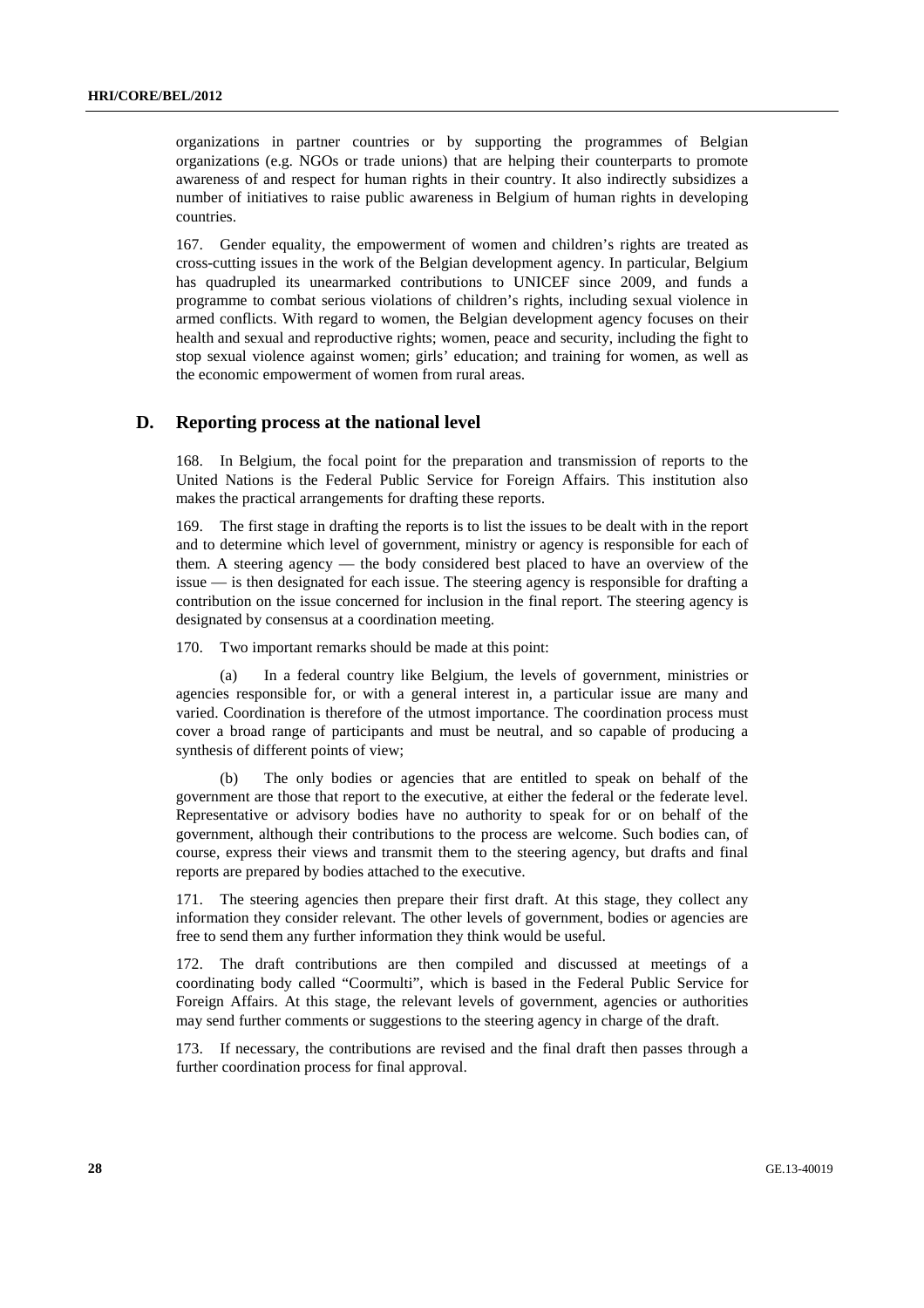174. Civil society is consulted as a matter of course in the preparation of reports on human rights. Umbrella organizations are the civil society organizations of choice, but are not the only ones consulted.

175. When commitments are being undertaken, the final report may be subject to the political approval of the federal or federate governments, so that it will carry greater political weight. The coordination process involves the relevant governments and ministries, which ensures that the report concerned has political backing.

176. The preparation of the periodic report of Belgium to the Committee on the Rights of the Child is coordinated entirely by the National Commission on the Rights of the Child, which represents a wide range of civil society organizations.

177. The principles and procedures listed above were applied in the drafting of this core document.

## **E. Other related human rights information**

178. The human rights policy pursued by Belgium is part of a wider European Union drive to promote and defend human rights. Human rights, democracy and the rule of law are core values of the European Union, enshrined in its founding treaty and reinforced by the Charter of Fundamental Rights of the European Union. Member States and candidate countries must respect human rights. European Union human rights policy stresses civil, political, economic, social and cultural rights, as well as aiming to promote women's and children's rights and the rights of minorities and displaced persons.

## **III. Information on non-discrimination and equality and effective remedies**

## **A. Non-discrimination and equality**

179. Belgium has been harmonizing anti-discrimination legislation at the federal and federate levels on the basis of Council Directive 2000/43/EC and Council Directive 2000/78/EC. The various legislatures have adopted similar provisions, which makes them easier to follow despite the large number of laws in this area:

- Act of 30 July 1981 on punishing certain acts based on racism and xenophobia, as amended by the Act of 10 May 2007;
- Flemish Community Decree of 8 May 2002 (amended in 2004, 2007 and 2009) on proportional participation in the labour market;
- German-speaking Community Decree of 17 May 2004 (amended in 2007) on guaranteed treatment in the labour market;
- French Community Commission Decree of 22 March 2007 on equal treatment for persons in vocational training;
- Act of 10 May 2007 on combating certain forms of discrimination;
- Flemish Community Decree of 10 July 2008 establishing a framework for equal opportunities and equal treatment in the Flemish Region;
- Brussels-Capital Region Ordinance of 4 September 2008 on promoting diversity and combating discrimination in the civil service;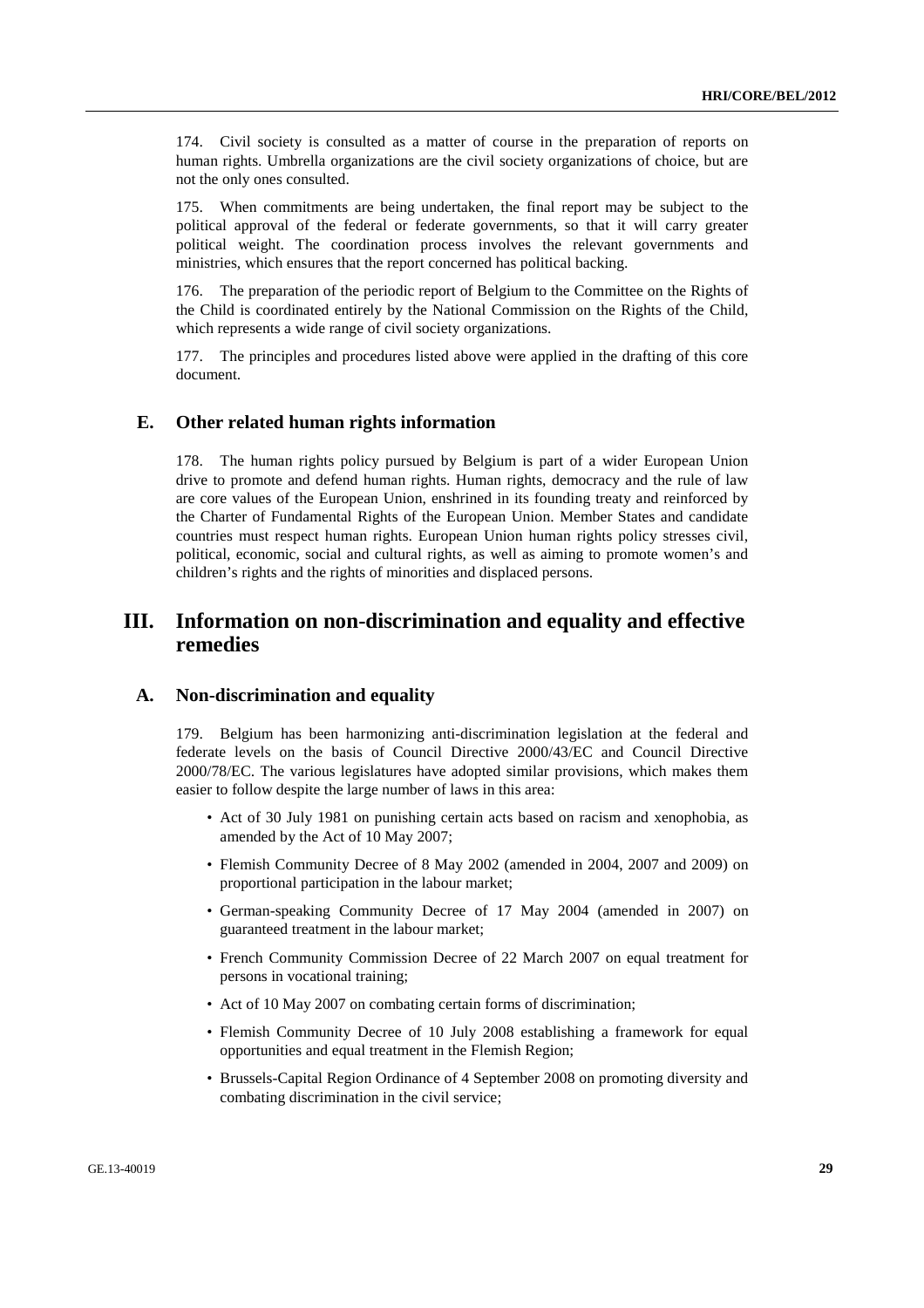- Brussels-Capital Region Ordinance of 4 September 2008 on combating discrimination and ensuring equal treatment in the area of employment;
- Walloon Region Decree of 6 November 2008 (as amended by the decree of 19 March 2009, amended by the decree of 12 January 2012) on combating certain forms of discrimination;
- French Community Decree of 12 December 2008 on combating certain forms of discrimination;
- Brussels-Capital Region Ordinance of 19 March 2009 amending the Brussels Housing Code;
- French Community Commission Decree of 3 July 2010 on combating certain forms of discrimination and implementing the principle of equal treatment;
- German-speaking Community Decree of 19 March 2012 on combating certain forms of discrimination.

180. *Criteria for protection*: presumed race, skin colour, parentage, national or ethnic origin, nationality, age, sexual orientation, civil status, birth, wealth, religious or philosophical beliefs, political beliefs, language, current or future state of health, disability, physical or genetic characteristics and social origin. Pursuant to a decision of the Constitutional Court, trade union affiliation was added to this list by the Act of 10 May 2007.

181. *Prohibited behaviour*: direct discrimination, indirect discrimination, incitement to discriminate, harassment and a refusal to make reasonable adjustments for persons with a disability. A justification mechanism is provided for, with requirements that vary depending on the criterion for protection and the area of application. Base motives constitute an aggravating circumstance for a whole range of criminal offences. The anti-racism law of 30 July 1981 also covers some specific criminal offences.

182. *Areas of application*: employment, goods and services, social security and social protection, references in official documents or records, and access to any economic, social, cultural or political activity open to the general public.

183. *Sanctions*: in civil cases, an injunction may be obtained, ordering an end to the discrimination (with a penalty for failure to comply), awarding damages to the victim, declaring a discriminatory provision null and void, or publishing/posting the judgement. In criminal cases, fines or prison sentences can be imposed. A person may also be stripped of their civil and political rights.

184. *Protection mechanisms*: victims and witnesses can be protected against possible reprisals, both at work and elsewhere, provided that certain procedural conditions are met.

185. *Right to take legal action*: associations defending human rights or combating discrimination, representative or professional organizations (trade unions, etc.) and the Centre for Equal Opportunities and Action against Racism can all take legal action. The Centre can only take legal action under federal laws.

186. In 2009, following the adoption of anti-discrimination legislation in the Walloon Region (6 November 2008) and the French Community (12 December 2008), these federate entities signed cooperation agreements with the Centre for Equal Opportunities and Action against Racism and the Institute for Equality between Women and Men. Fourteen contact points were set up in the main Flemish towns to give every citizen easy access to information and support if they wish to report discrimination or racism. The Centre for Equal Opportunities also signed an agreement with the Territorial Employment Pact in relation to employment-related ordinances in the Brussels-Capital Region. The idea is to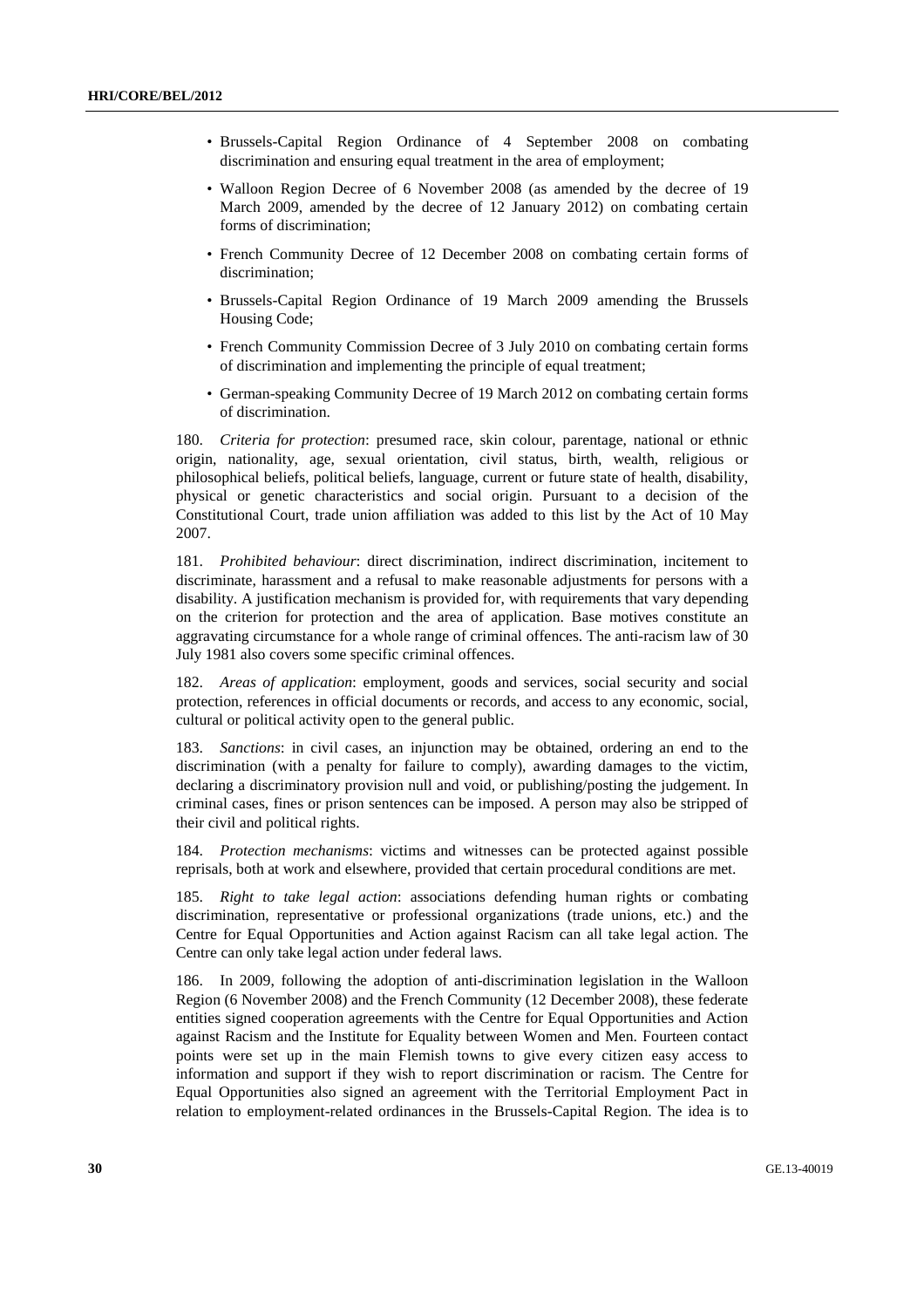formalize the arrangements for cooperation in efforts to combat discrimination and promote diversity policies. Meanwhile, the German-speaking Community has designated the nonprofit organization Prisma and the Economic and Social Council to be responsible for implementing the decree that guarantees equal treatment in the jobs market.

187. The Centre for Equal Opportunities and Action against Racism was established by the Act of 15 February 1993. Every year, the Centre publishes statistics on the reports and cases it has processed within its mandate. The statistics sort information both by protection criterion and by sector (employment, housing). Some phenomena (e.g. anti-Semitism, Islamophobia or hate speech on the Internet) are also the subject of a report. The Centre's annual report includes data provided by the police and prosecutor's offices on discrimination and hate crimes.

188. The Centre for Equal Opportunities and Action against Racism promotes equality and fights against discrimination by offering courses, producing and distributing information tools (e.g. via leaflets or the Internet) and running awareness campaigns.

## **B. Combating racism, extremism, xenophobia and anti-Semitism**

## **1. Combating racism, xenophobia and extremism**

189. On 14 July 2004, the Federal Government adopted a federal action plan to combat violence based on race, xenophobia and anti-Semitism, in line with the recommendations of the World Conference against Racism, Racial Discrimination, Xenophobia and Related Intolerance (Durban 2001).

190. The plan is to be implemented by all the governments in Belgium, and focuses on the following: implementing anti-discrimination laws; the Internet as a vehicle for racist and anti-Semitic ideologies; follow-up to complaints; countering prejudice; the media; the police; measures to protect target groups; and the introduction of a "tolerance barometer". The Centre has been given responsibility for following up on this plan.

191. The Centre for Equal Opportunities and Action against Racism is responsible for monitoring implementation of the plan.

192. As regards follow-up to complaints, a so-called "reference judge" for racism has been appointed in each judicial district to deal with race and discrimination issues.

#### **2. Combating anti-Semitism**

193. The Belgian authorities are aware of the problem of anti-Semitism and have taken steps to eliminate it, including by setting up a monitoring body. On 26 April 2004, an anti-Semitism watchdog was set up, consisting of representatives of government and the Jewish community. The Centre for Equal Opportunities and Action against Racism oversees and services the body.

194. In addition to discussions on current trends and follow-up to ongoing cases, the following priorities have been identified:

- Combating anti-Semitism and Holocaust denial on the Internet;
- Drafting a circular on the best way to identify race-based offences;
- Fighting organized racism, with the focus on combating racist and anti-Semitic ideas at neo-Nazi concerts;
- An exploratory study on the impact of the conflict in the Gaza Strip on intercultural relations and the depth of anti-Semitism in Belgium.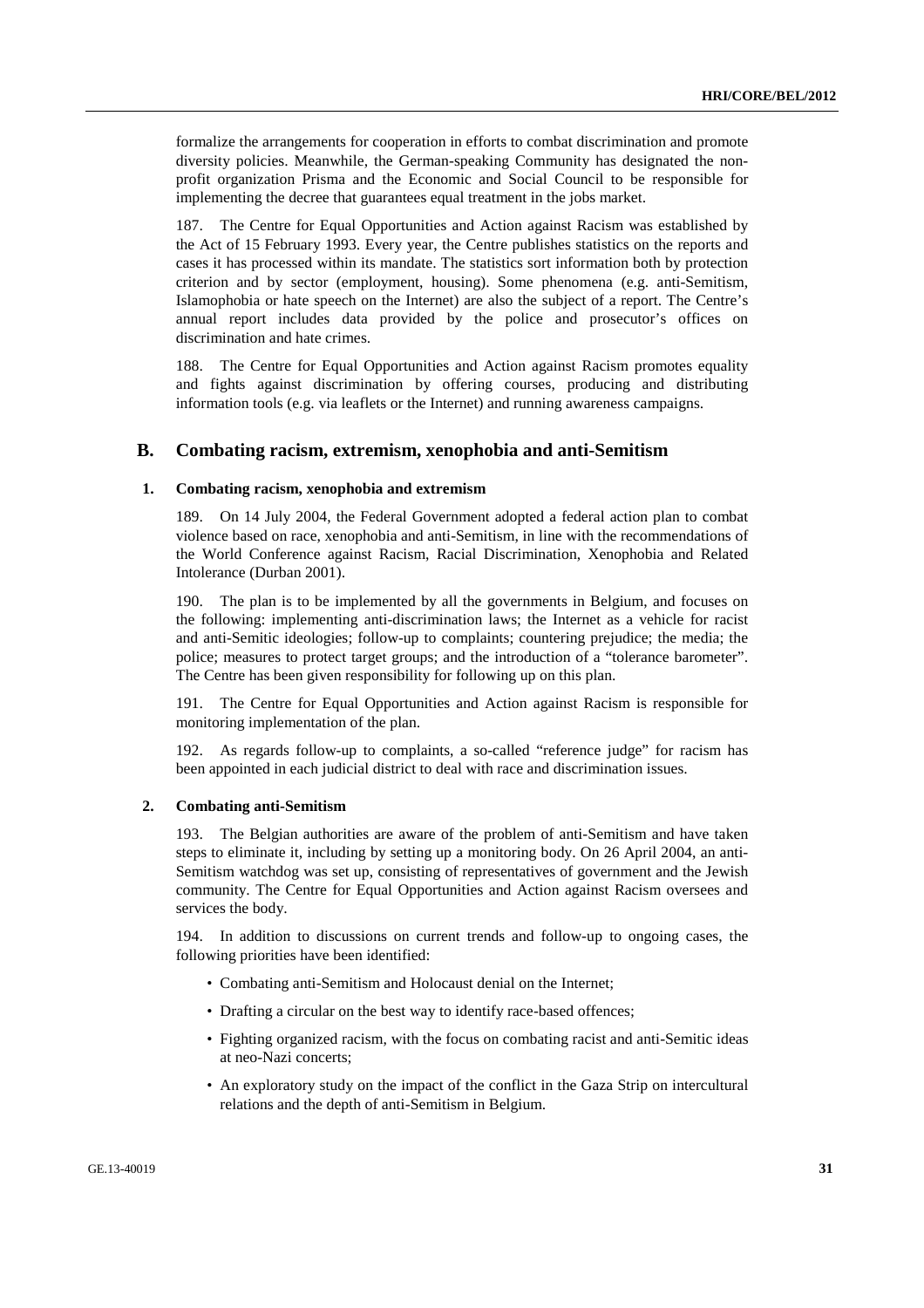## **C. Rights of lesbian, gay, bisexual and transgender persons in Belgium**

195. In the wake of the introduction of same-sex civil partnerships in Denmark in 1989, there was a real debate on the legal arrangements for cohabiting couples. The idea at the time was to offer same-sex couples recognition of their relationship so that they enjoyed the same protection as married heterosexual couples. The so-called AIDS decade threw into sharp relief the insecure legal and social status of same-sex couples: problems with inheritance rights, recognition of their relationship by family and friends, and so on. In Belgium, the adoption of a law on legal cohabitation on 23 November 1998 was a first step towards legal equality between homosexual and heterosexual couples, and the successionrelated effects of legal cohabitation were settled in 2007.

196. The introduction of same-sex civil marriages in 2003 marked the beginning of true equality of rights as regards inheritance rights, divorce proceedings, joint income-tax returns, and so on. There is, however, one remaining difference. When a woman in a heterosexual couple gives birth, her husband is assumed to be the father, but this is not the case with a homosexual couple. If a married lesbian gives birth, her female spouse is not considered to be the child's other parent. Nevertheless, Belgium was only the second country in the world to recognize homosexual couples' right to marry. Obviously, given that same-sex marriages are not recognized in many States, it is not unusual for such couples to face problems in having their marriage recognized abroad.

197. The incorporation by Belgium of Council Directive 2000/78/EC on antidiscrimination into national law in 2003 was another step towards equality; in fact, Belgium took the opportunity to introduce a broader framework than the one required by Europe. In the event, discrimination was banned not only in the field of employment but also in access to goods and services. The country's anti-discrimination law provided tools under both criminal and civil law for fighting discrimination and hate crimes related to, among other things, sexual orientation. The anti-discrimination law was amended following an application to the Constitutional Court to have it nullified, but its principles were reaffirmed by the laws of 10 May 2007. The incorporation of the law into the legislation of the different federate entities is virtually complete, so that the principle of non-discrimination is now applicable in community and regional jurisdictions.

198. The latest subject to be tackled is the right to adopt, which was recognized in May 2006. In the decade after 2000, a number of countries — the Netherlands, the United Kingdom and Denmark among them — gave same-sex couples the right to adopt. The right to adoption raises questions about the recognition by law of many de facto situations, such as the insemination of one of the partners or single-parent adoption.

## **D. Gender equality and combating sex discrimination**

## **1. General framework**

199. The Belgian Constitution has expressly guaranteed the principle of gender equality since February 2002. In addition, lawmakers in the various legislatures are encouraged to adopt specific measures to ensure equal enjoyment of rights and freedoms by all citizens and to promote equal access by women and men to elected and public office.

200. Women have made great progress in the area of political decision-making thanks to the introduction since 2002 of quotas by laws and decrees which require parity in electoral lists, with the top two places taken by a person of each sex. A "one-third/two-thirds" rule generally applies to the composition of management and advisory bodies.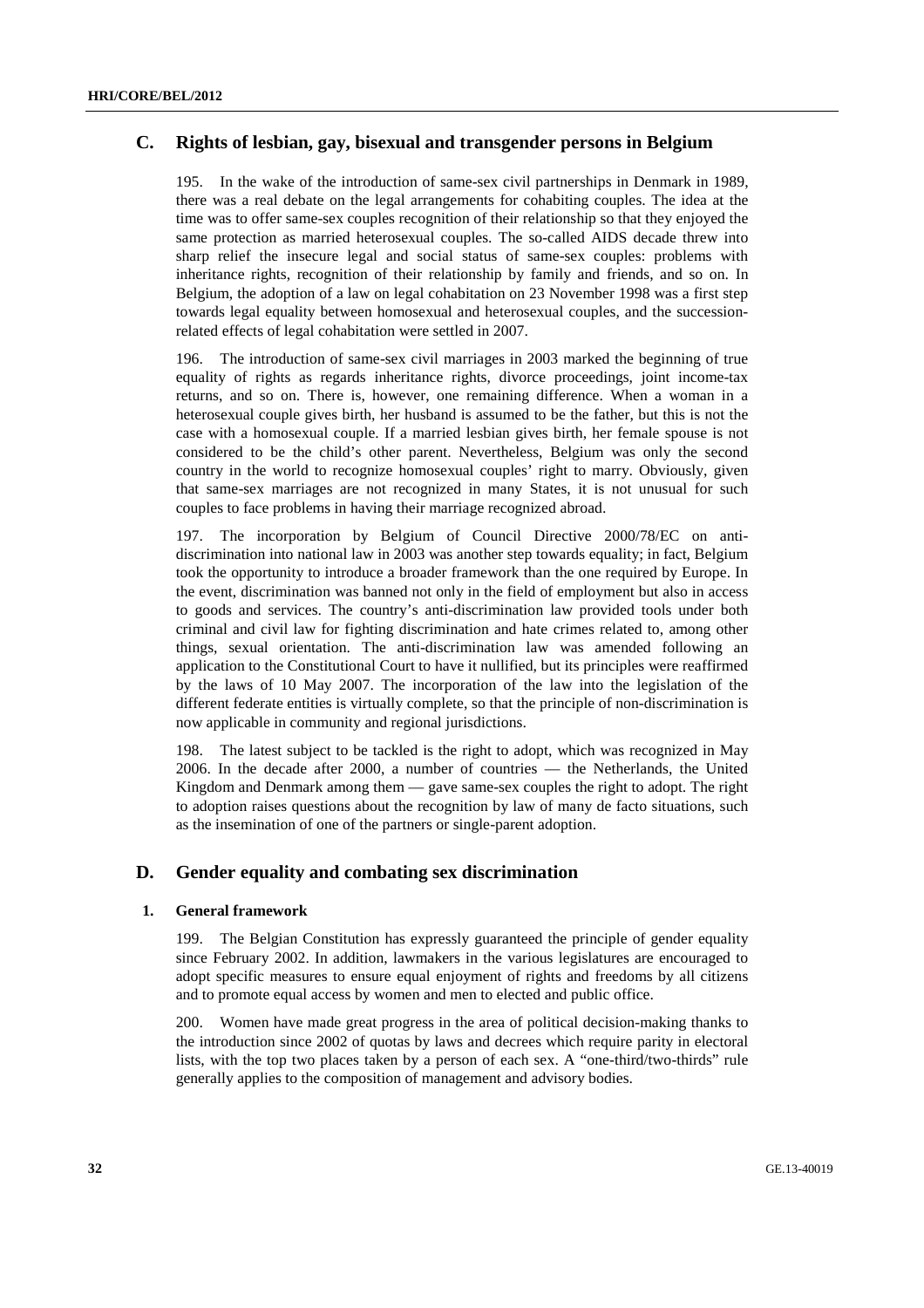201. The different authorities legislate and draw up their own gender-equality policies within the terms of their respective mandates.

202. In 2007 and 2008, legislation against various forms of discrimination, including sex discrimination, underwent far-reaching reforms at all levels of government in order to improve the protection of individuals. Sex discrimination — including on grounds of pregnancy, maternity, childbirth or sex change — and incitement to discrimination are punishable under civil and criminal law.

203. Institutional mechanisms for combating sex discrimination and promoting gender equality have been strengthened substantially.

204. The Institute for Equality between Women and Men was set up at the end of 2002 at the federal level to ensure respect for gender equality and to combat any form of genderbased discrimination or inequality. Among other things, the Institute provides assistance and support to victims of discrimination in their dealings with the justice system, conducts studies and makes recommendations to the public authorities.

205. Offices that deal with complaints of discrimination have been set up in 12 towns in the Flemish Region, as well as 1 in Brussels, since July 2008. Under agreements between the Walloon Region and the French Community, the Institute for Equality between Women and Men is developing a similar network in the Walloon Region. In 2003, the Walloon government established an advisory body called the Council for Equality between Men and Women. There has been an anti-discrimination help desk for job-seekers and employers in the Brussels-Capital Region since 2001.

206. Gender mainstreaming has been institutionalized by most administrations. For instance, the Federal Act of 12 January 2007 (known as the "gender-mainstreaming law") requires gender to be systematically integrated as a cross-cutting issue at the different stages of the decision-making and implementation process.

## **2. Gender equality in the workplace**

207. Eliminating the wage gap between men and women has been a top priority for politicians, employers and unions in Belgium for several years, and is the subject of an annual report.<sup>7</sup> According to the 2010 report, female workers earn on average 11 per cent less per hour than their male counterparts.<sup>8</sup> Over a year, the gap rises to 24 per cent, since women tend to work part-time. The figures on the wage gap for 2007 are much the same as for 2006, but the gap narrowed markedly between 2004 and 2005.

208. Belgium is developing a gender-neutral job-classification system to form the basis of wage calculations. While previous systems often undervalued the functions and characteristics of typically female occupations, this evaluation tool allows employers to easily check their system.<sup>9</sup>

209. Moreover, Belgium has adopted a range of measures to increase female participation in various areas of public life.10 A 2008 study entitled "*Femmes au sommet*" (Women at the

 $7$  The 2010 report on the wage gap in Belgium can be downloaded at: www.iefh.belgium.be;

www.statbel.fgov.be; and www.emploi.belgique.be.<br><sup>8</sup> The 2010 report uses survey data from 2007, which therefore do not reflect the impact, if any, of the economic crisis on the wage gap.<br><sup>9</sup> The tool consists of a checklist for avoiding sexism in job evaluation and classification, and has two

parts: the checklist itself, and a guide to the points to be considered if such a system is to be genderneutral. For more information, see: http://www.emploi.belgique.be/WorkArea/showcontent.

aspx?id=8560 and http://www.emploi.belgique.be/WorkArea/showcontent.aspx?id=8562.<br><sup>10</sup> The latest law, dating from June 2011, introduces a quota of one third of women for the boards of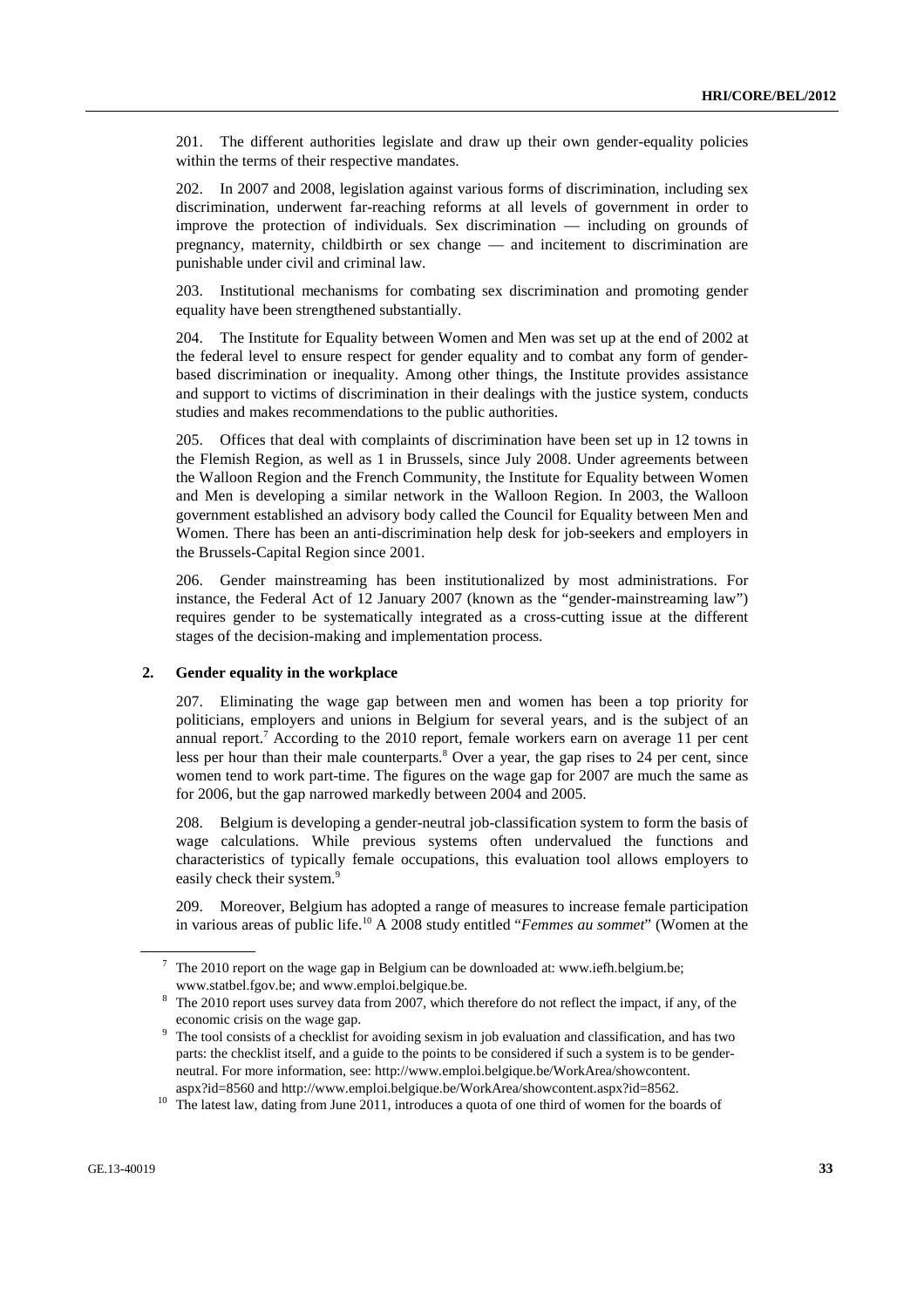$top$ <sup>11</sup> analysed female representation in different sectors.<sup>12</sup> In addition, in order to support gender mainstreaming in practice, a database on gender-related training courses (the "Genderbase") has been updated and another one on women who are experts in their field (the VEGA database) has been put online.

210. A gender-mainstreaming charter produced by the trade unions was widely distributed in September 2009 to mark its fifth anniversary. The aim of the charter is to encourage unions to pay more attention to the gender dimension in their activities, and so make employers aware of the need to treat women and men equally.

211. During its presidency of the Council of the European Union in the second half of 2010, Belgium put the issue of wage equality squarely on the table for discussion with the other member States of the European Union.

## **3. Protection of the human rights of transsexuals**

212. Belgium has a range of legislative texts to guarantee the rights of transsexuals and protect them from discrimination based on a sex change.

213. The Act of 10 May 2007 on transsexuality (*Official Gazette*, 11 July 2007) states that individuals who have the unchanging and irrevocable inner conviction that they belong to the sex opposite to the one on their birth certificate can, on certain conditions set out in the Civil Code, follow a simple administrative procedure to have the sex indicated on their birth certificate changed. Similarly, the Act of 15 May 1987 on surnames and first names allows such people, again on certain conditions, to apply to have their first name changed. Such a change is not discretionary but a right.

214. As regards protection against discrimination based on a sex change, both the federal State and the federate entities have passed anti-discrimination legislation that protects transsexuals, e.g. the Federal Act of 10 May 2007 on action to combat sex discrimination (*Official Gazette*, 30 May 2007) (art. 4, para. 2); the Walloon Region Decree of 6 November 2008 on combating certain forms of discrimination, including sex discrimination in the areas of finance, employment and professional training (art. 3, para. 2); the French Community Decree of 12 December 2008 on combating certain forms of discrimination (art. 2, para. 3); the Flemish Community Decree of 10 July 2008 establishing a framework for equal opportunities and equal treatment (art. 16, para. 5); and the Brussels-Capital Region ordinances of 4 September 2008 on promoting diversity and combating discrimination in the civil service and on ensuring equal treatment in the area of employment.

### **4. Combating gender violence and violence in general**

215. Since 2001, Belgian law has penalized the act of practising, facilitating or encouraging any form of female genital mutilation, whether or not the person gives her consent, with a prison sentence of 3 to 5 years. In 2007, Belgium passed legislation criminalizing forced marriages.

216. On 23 November 2010, Belgium adopted a new national action plan to combat violence within couples and other forms of domestic violence for the period 2010–2014.

Nationale.

directors of government enterprises and quoted companies.<br> $11$  The study can be consulted at:

http://igvmiefh.belgium.be/fr/etudes/vrouwen\_aan\_de\_top\_in\_belgi\_.jsp?referer=tcm:337-85311-64.<br>12 Including businesses, workers' and employers' organizations, the media and press, academia, professional associations, NGOs, politics, the judiciary, the army, the civil service and the Banque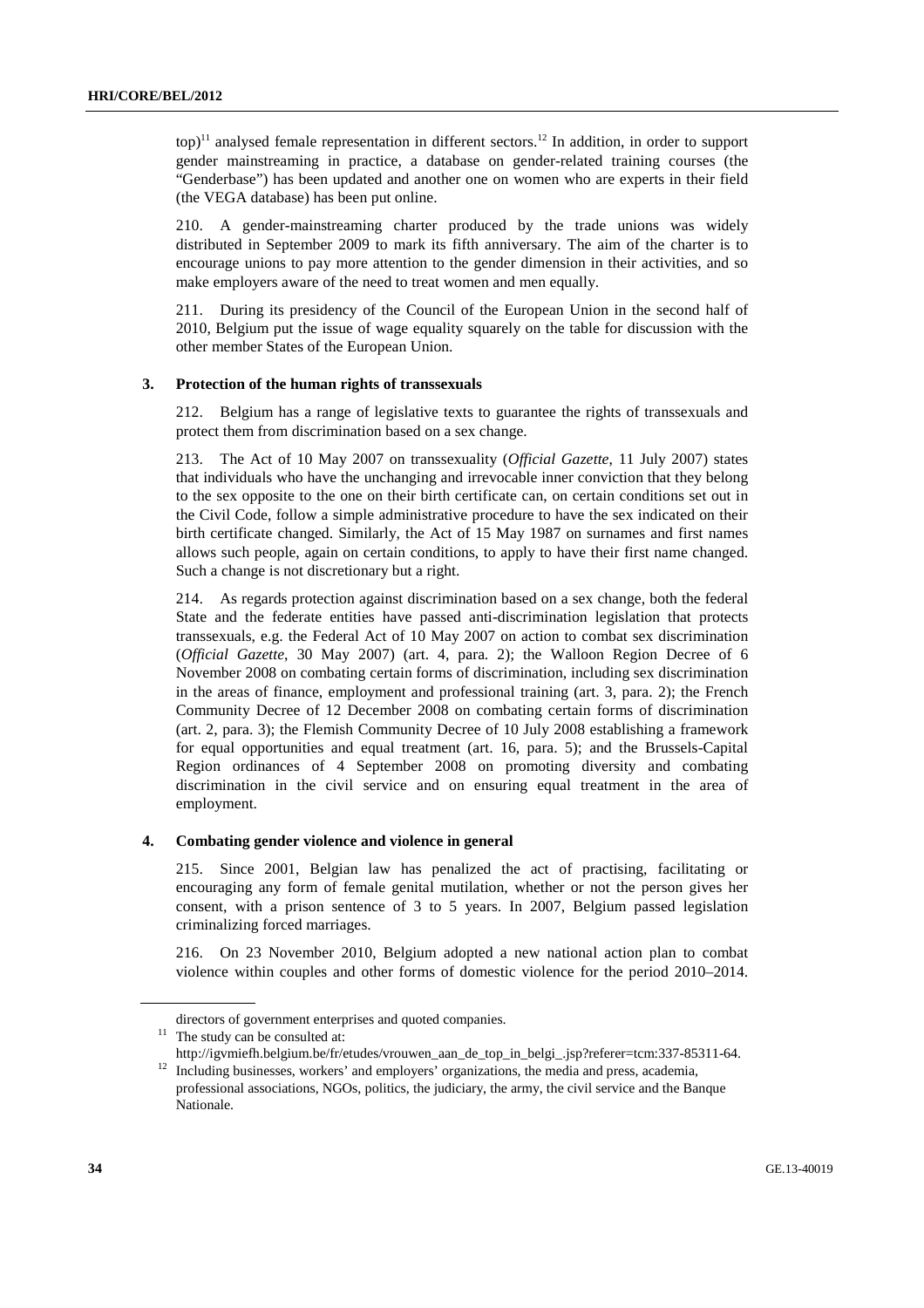The action plan covers violence within couples, forced marriages, honour-related violence and female genital mutilation.

217. Under the new plan, which involves the federal State, the communities and the regions, Belgium is committed to implementing over 120 new measures centred on the following five overall objectives: improving people's knowledge and understanding of the issues; information and awareness-raising; prevention and detection; assistance for victims and treatment for perpetrators; and defining a suitable approach for the police and the courts.

218. Moreover, combating violence in general is a priority for the police. The national security plan for 2008–2011 calls for an intensive and smart drive by the prosecution service and police to deal with serious acts of violence by individuals (particularly killings and murders), sex offences (particularly rapes) and other serious acts of physical violence.

## **E. Rights of persons with disabilities**

219. Belgium has ratified the Convention on the Rights of Persons with Disabilities and its Optional Protocol of 2 July 2009. The competent authorities have developed monitoring mechanisms in accordance with article 33 of the Convention to assist in the reporting process (Belgium submitted its initial report under the Convention to the Committee on the Rights of Persons with Disabilities in 2011) and implementation of the Convention:

- A number of focal points have been set up at the various levels of government;
- An inter-federal coordination unit has been established in the Federal Public Service for Social Security;
- Independent mechanism: an agreement has been reached between the Federal Government and the communities and regions to entrust the tasks set out in article 33, paragraph 2, of the Convention to the Centre for Equal Opportunities and Action against Racism;
- Participation of civil society: there is close collaboration with persons with disabilities and their representatives, as well as with other associations promoting equal opportunities, fighting discrimination, defending human rights, etc.

220. These accomplishments are all consistent with a wide-ranging and coherent policy to ensure greater respect for the human rights of persons with disabilities.

221. The equality of persons with disabilities and their protection from discrimination are established in the Belgian Constitution (arts. 10 and 11) and in the legislation of the various levels of government. At the federal level, the anti-discrimination provision is put into effect by the three anti-discrimination laws of 10 May 2007, i.e. the general antidiscrimination law, the anti-racism law and the law on gender. The Act of 10 May 2007 on combating certain forms of discrimination prohibits all forms of direct or indirect discrimination or incitement to discriminate or intimidate on grounds of, among other things, disability or current or future state of health. It requires reasonable adjustments to be made for persons with disabilities. A refusal to make such adjustments can itself be considered an act of discrimination. The anti-discrimination law is applicable to many areas of public life: employment, the goods and services sector, all economic, social, cultural or political activities, social security and social protection. It allows victims of discrimination to claim their rights and take their case to the civil courts (labour court, commercial court or court of first instance).

222. Under the Act of 15 February 1993 establishing the Centre for Equal Opportunities and Action against Racism, as amended by the acts of 25 February 2003 and 10 May 2007,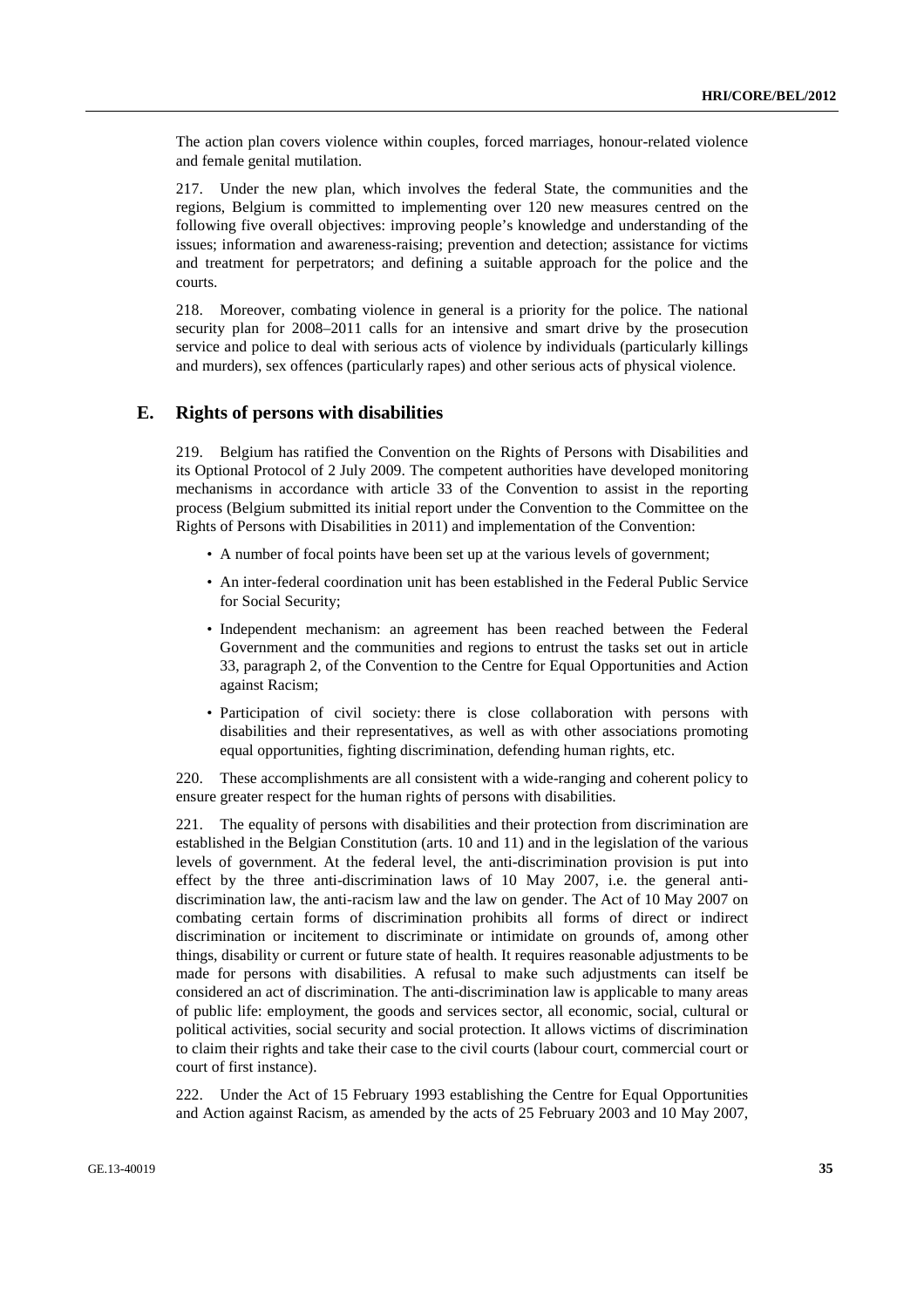the Centre is responsible for dealing with cases of discrimination, including discrimination based on disability. In mid-2009, the Centre began to use a new electronic system to record and process reports and individual cases submitted under anti-discrimination legislation. Data on these cases are presented in the Centre's annual and activity reports. The collection of reports of discrimination is therefore centralized in Belgium.

223. Notwithstanding the division of powers between the federate entities and the federal State in relation to disability, for the past 10 years political thinking and legislative initiatives have all been headed in the same direction, that is, towards the greater inclusion of persons with disabilities in mainstream society ("disability mainstreaming"). This approach is quite consistent with the change in paradigm evident in the Convention on the Rights of Persons with Disabilities.

224. From the viewpoint of equal opportunities for all, and given the specific needs of persons with disabilities, special attention has been paid to the accessibility of the built-up environment, transport and information and communication technology (development of mandatory standards), as well as to employment for persons with disabilities (action to forestall unemployment traps; measures to promote employment) and support for students with functional limitations (not only in special education but also, more recently, in general education, including higher education).